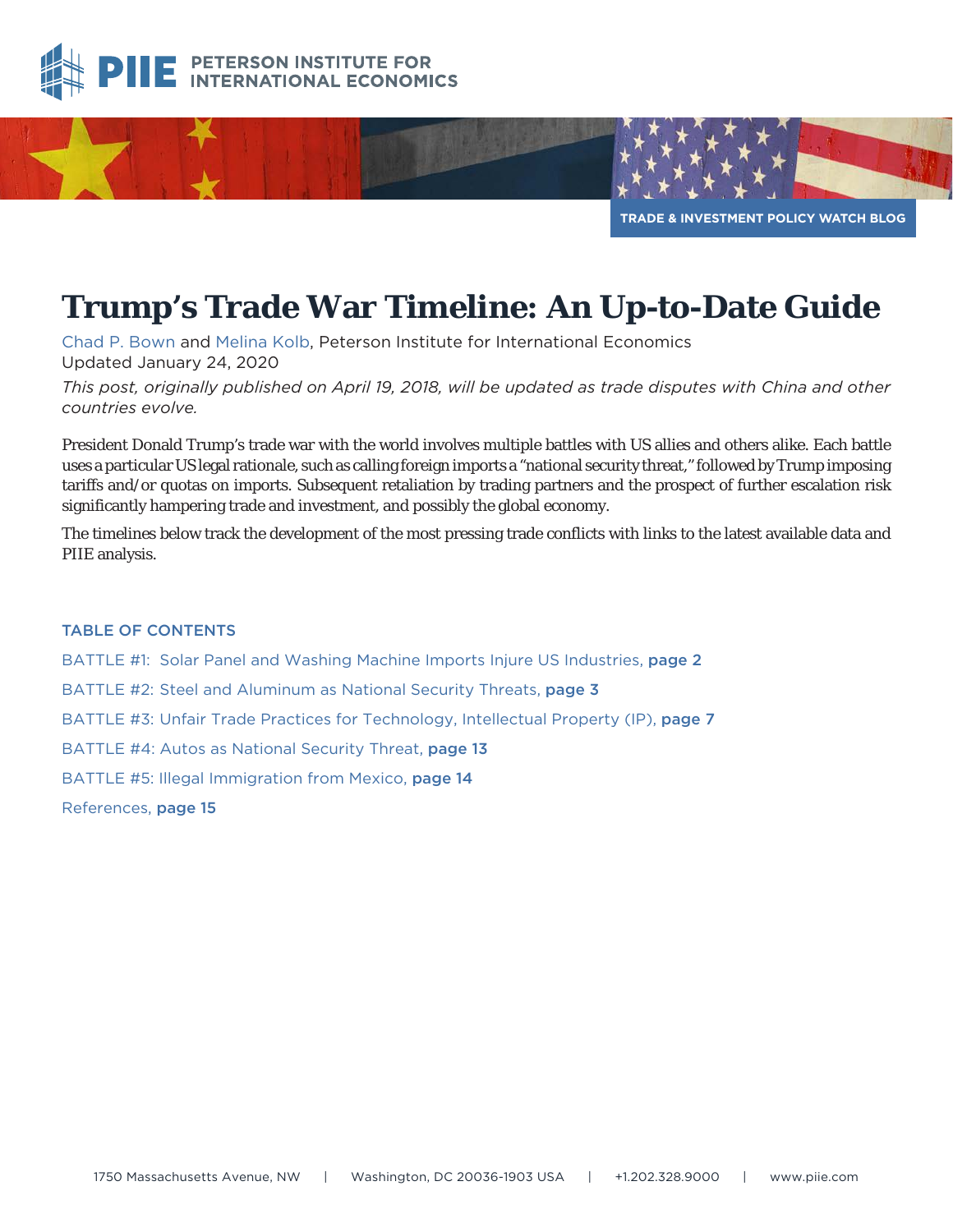## <span id="page-1-0"></span>**BATTLE #1: SOLAR PANEL AND WASHING MACHINE IMPORTS INJURE US INDUSTRIES**

### USITC Recommends Remedies

October 31, 2017

The US International Trade Commission finds that imports of [solar panels](https://www.usitc.gov/press_room/news_release/2017/er1031ll857.htm) (October 31, 2017) and [washing](https://www.usitc.gov/press_room/news_release/2017/er1121ll870.htm) [machines](https://www.usitc.gov/press_room/news_release/2017/er1121ll870.htm) (November 21, 2017) have caused injury to the US solar panel and washing machine industries and recommends President Trump impose "global safeguard" restrictions. Two US industries filed separate requests for the investigations earlier in 2017 under Section 201 of the Trade Act of 1974. These were the first industry petitions under the law [since 2001](https://piie.com/blogs/trade-investment-policy-watch/solar-and-washing-machine-safeguards-context-history-us-section).

Read "Solar and Washing Machine Safeguards in Context: The History of US Section 201 Use" by Chad P. Bown and Junie Joseph.

#### Trump Imposes Safeguard Tariffs

January 22, 2018

President Trump approves global safeguard tariffs on \$8.5 billion in imports of solar panels and \$1.8 billion of washing machines, a [relatively rare move](https://piie.com/commentary/op-eds/donald-trumps-solar-and-washer-tariffs-may-have-now-opened-floodgates) historically even when the president is granted the authority to do so.

Read "Donald Trump's Solar and Washer Tariffs May Have Now Opened the Floodgates of Protectionism" by Chad P. Bown (*Washington Post*).

#### China Investigates US Exports of Sorghum

February 5, 2018

The Chinese government self-initiates antidumping and countervailing duty investigations of roughly \$1 billion of US exports of sorghum. While this is not an explicit retaliation linked to Trump's tariffs on solar panels and washing machines, the coincidence of timing suggests a [repeat](https://piie.com/commentary/op-eds/chinas-latest-trade-maneuver-worrying) of China's retaliatory response to President Obama's imposition of a safeguard tariff on tires in September 2009.

"China's Latest Trade Maneuver Is Worrying. Here's the Story" by Chad P. Bown (*Washington Post*).

#### China Imposes Preliminary Tariffs on US Sorghum

April 17, 2018

The Chinese government [announces](http://www.xinhuanet.com/english/2018-04/17/c_137117475.htm) preliminary antidumping duties of 178.6 percent on imports from the United States of sorghum.

#### Korea Files WTO Disputes

May 14, 2018

South Korea challenges the [solar panel](https://www.wto.org/english/tratop_e/dispu_e/cases_e/ds545_e.htm) and [washing machine](https://www.wto.org/english/tratop_e/dispu_e/cases_e/ds546_e.htm) tariffs through the WTO, claiming they violate WTO rules.

#### China Ends Tariffs on US Sorghum During Negotiations

May 18, 2018

China's Commerce Ministry [announcement](http://english.mofcom.gov.cn/article/policyrelease/buwei/201805/20180502746783.shtml) comes as US and Chinese negotiating teams meet to resolve trade disputes.

#### China Files WTO Dispute Against US Solar Panel Tariffs

August 14, 2018

China's Commerce Ministry [announces](http://www.mofcom.gov.cn/article/ae/ag/201808/20180802775695.shtml) a formal case alleging that US tariffs have damaged China's trade interests.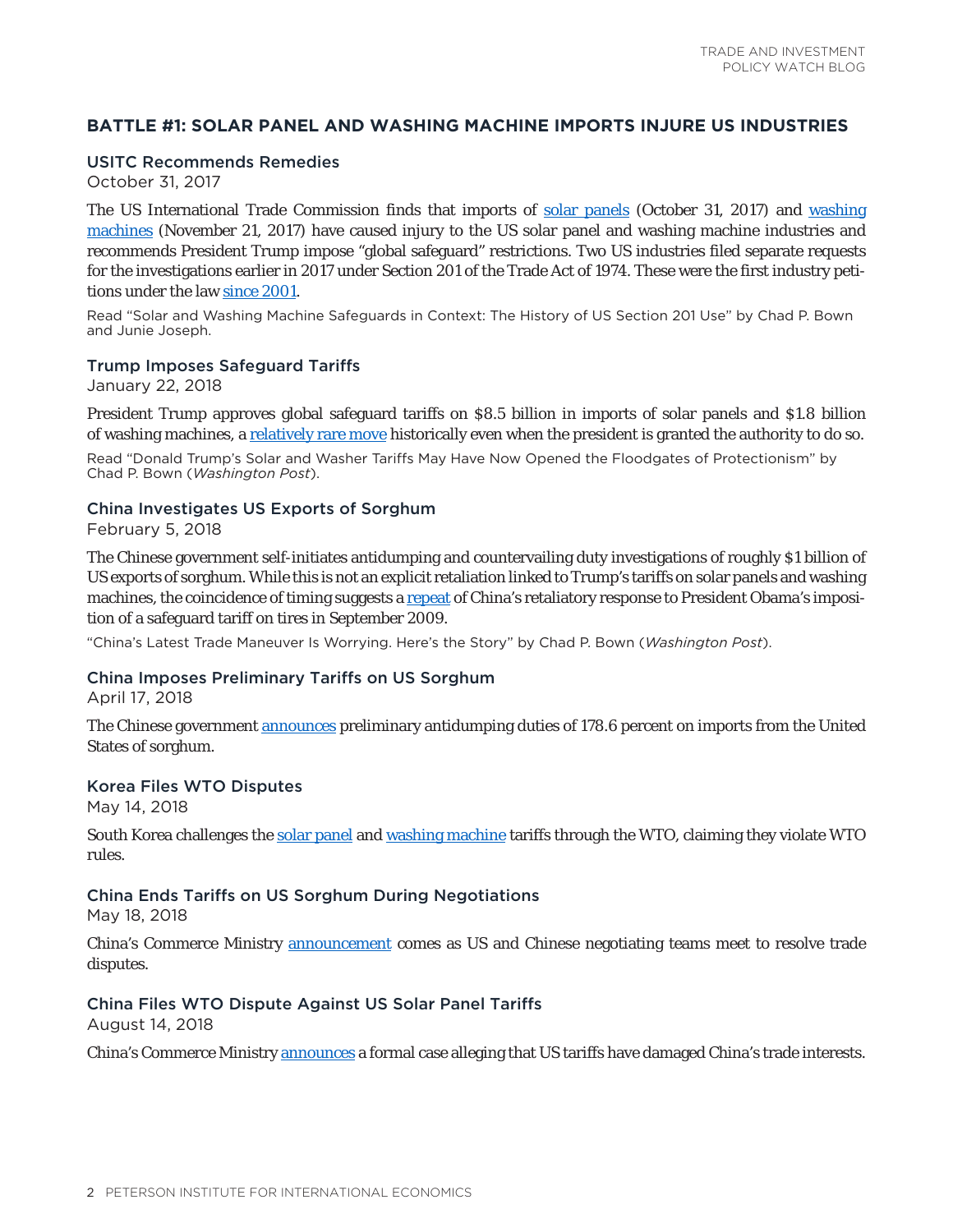## <span id="page-2-0"></span>**BATTLE #2: STEEL AND ALUMINUM AS NATIONAL SECURITY THREATS**

## National Security Investigations Commence

April 20, 2017

President Trump instructs Commerce Secretary Wilbur Ross to [self-initiate](https://piie.com/commentary/op-eds/trumps-threat-steel-tariffs-heralds-big-changes-trade-policy) two investigations into whether [steel](https://www.whitehouse.gov/briefings-statements/remarks-president-trump-signing-memorandum-regarding-investigation-pursuant-section-232b-trade-expansion-act/) (April 20) and [aluminum](https://www.whitehouse.gov/presidential-actions/presidential-memorandum-secretary-commerce/) (April 27) imports threaten US national security under Section 232 of the Trade Expansion Act of 1962.

Read "Trump's Threat of Steel Tariffs Heralds Big Changes in Trade Policy" by Chad P. Bown (*Washington Post*).

#### National Security Investigation Results

February 16, 2018

The Department of Commerce [releases its reports](https://www.commerce.gov/news/press-releases/2018/02/secretary-ross-releases-steel-and-aluminum-232-reports-coordination) finding imports of steel and aluminum products threaten US national security under the [rarely-used](https://piie.com/blogs/trade-investment-policy-watch/will-trump-invoke-national-security-start-trade-war) Section 232 of the Trade Expansion Act of 1962. Even though the investigations began in April 2017, this is the first time the public learns which [steel](https://www.bis.doc.gov/index.php/documents/steel/2224-the-effect-of-imports-of-steel-on-the-national-security-with-redactions-20180111/file) and [aluminum](https://www.bis.doc.gov/index.php/documents/aluminum/2223-the-effect-of-imports-of-aluminum-on-the-national-security-with-redactions-20180117/file) products could potentially be hit by new tariffs.

Read "Will Trump Invoke National Security to Start a Trade War?" by Chad P. Bown and Cathleen Cimino-Isaacs.

#### Tariff Announcement

March 1, 2018

Trump announces [forthcoming tariffs](https://www.washingtonpost.com/news/business/wp/2018/03/01/white-house-planning-major-announcement-thursday-on-steel-and-aluminum-imports/?utm_term=.9ad45bf208bb) on all trading partners of 25 percent on steel and 10 percent on aluminum under national security grounds. These would go further than the Commerce Department recommendations, covering an estimated [\\$48 billion of imports,](https://piie.com/blogs/trade-investment-policy-watch/trumps-steel-and-aluminum-tariffs-how-wto-retaliation-typically) mostly from allies such as Canada, the European Union, Mexico, and South Korea. Only 6 percent of the imports covered derive from China, due to prior US [imposition](https://piie.com/blogs/trade-investment-policy-watch/trumps-steel-and-aluminum-tariffs-are-counterproductive-here-are) of antidumping and countervailing duties.

Read "Trump's Steel and Aluminum Tariffs: How WTO Retaliation Typically Works" and "Trump's Steel and Aluminum Tariffs Are Counterproductive. Here Are 5 More Things You Need to Know" by Chad P. Bown.

#### EU Threatens to Rebalance in Response

March 7, 2018

The European Union [announces](https://piie.com/commentary/op-eds/europe-pushing-back-against-trumps-steel-and-aluminum-tariffs-heres-how) its planned retaliatory response if it were to be hit with tariffs. This includes filing a formal World Trade Organization (WTO) dispute, safeguard restrictions of its own, and a "rebalancing" of trade with the United States through almost immediate imposition of its own 25 percent tariff on \$3.4 billion of US exports such as cranberries, Harley Davidson motorcycles, blue jeans, and bourbon.

Read "Europe Is Pushing Back against Trump's Steel and Aluminum Tariffs. Here's How" by Chad P. Bown.

## Steel and Aluminum NAFTA Tariff Exemptions

March 8, 2018

Trump issues formal [steel](https://www.whitehouse.gov/presidential-actions/presidential-proclamation-adjusting-imports-steel-united-states/) and [aluminum](https://www.whitehouse.gov/presidential-actions/presidential-proclamation-adjusting-imports-aluminum-united-states/) tariff proclamations effective March 23, but exempts Canada and Mexico, pending his view of the outcome of the North American Free Trade Agreement (NAFTA) renegotiation talks. These exemptions exclude about one third—or \$15.3 billion—of the imports announced a week earlier. He decides other partners can negotiate with US Trade Representative Robert E. Lighthizer to be excluded from the tariffs and companies can file [petitions](https://www.commerce.gov/news/press-releases/2018/03/us-department-commerce-announces-steel-and-aluminum-tariff-exclusion) with Commerce Secretary Ross to have specific products excluded from the tariffs.

#### More Tariff Exemptions

March 22, 2018

Trump issues revised formal [steel](https://www.whitehouse.gov/presidential-actions/presidential-proclamation-adjusting-imports-steel-united-states-2/) and [aluminum](https://www.whitehouse.gov/presidential-actions/presidential-proclamation-adjusting-imports-aluminum-united-states-2/) tariff proclamations, further exempting the European Union, South Korea, Brazil, Argentina, and Australia—in addition to Canada and Mexico as previously announced—but only through May 1, 2018. This means [another third](https://piie.com/research/piie-charts/who-affected-trumps-steel-and-aluminum-tariffs) of the originally covered imports on March 1 are temporarily exempt. Read "Who Is Affected by Trump's Steel and Aluminum Tariffs?" by Chad P. Bown.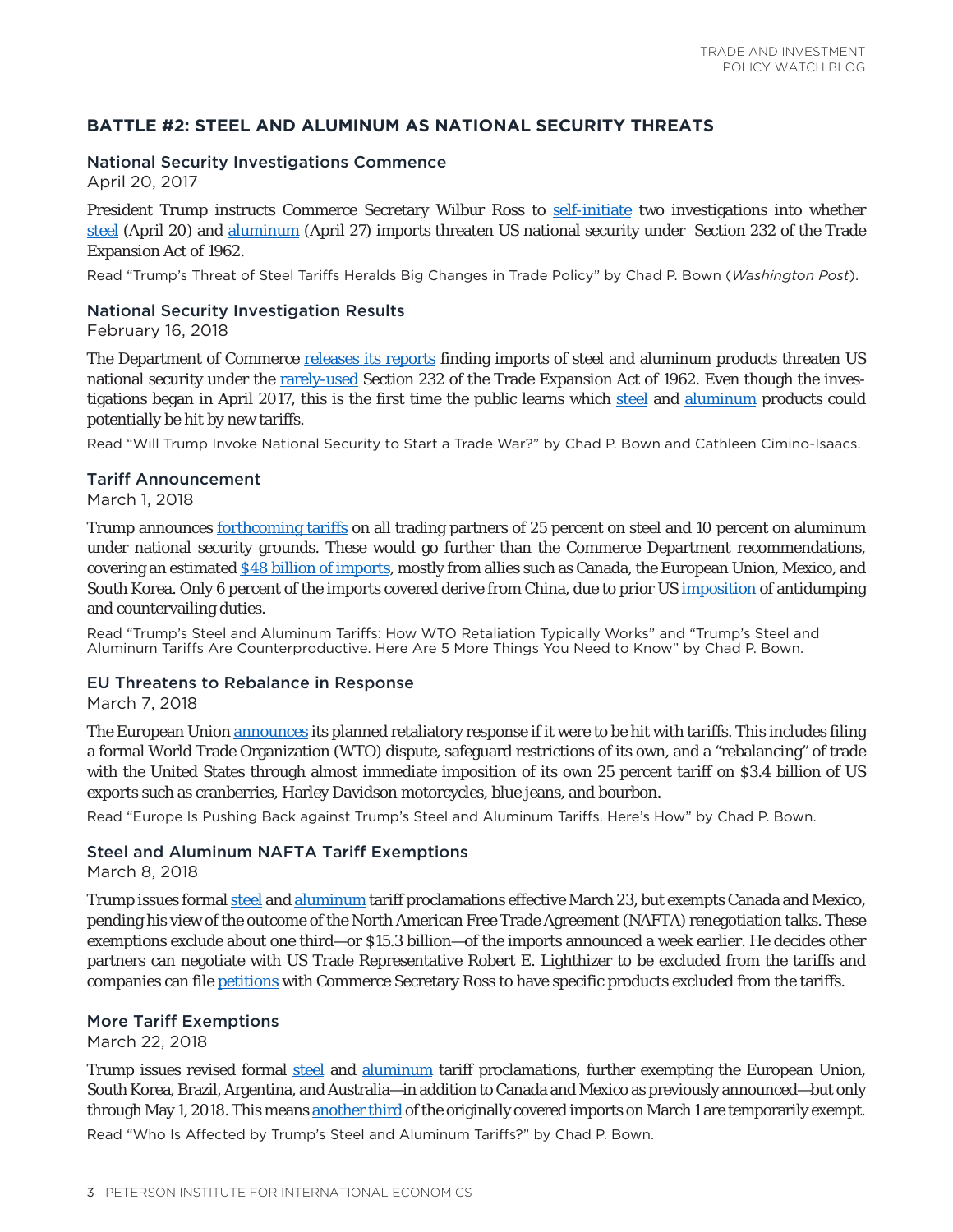## Tariffs Go Into Effect

March 23, 2018

Trump's steel and aluminum tariffs go into [effect](https://piie.com/blogs/trade-investment-policy-watch/trumps-long-awaited-steel-and-aluminum-tariffs-are-just) with exemptions for selected countries. His 25 percent steel tariff applies to countries that exported \$10.2 billion of steel products to the United States in 2017, and his 10 percent aluminum tariff applies to countries that exported \$7.7 billion. There is no timeline or explicit criterion for the removal of the restrictions.

Read "Trump's Long-awaited Steel and Aluminum Tariffs Are Just the Beginning" by Chad P. Bown.

## Korea Receives Permanent Exemption for Steel, But Faces Quota

March 28, 2018

Korea [agrees](https://ustr.gov/about-us/policy-offices/press-office/press-releases/2018/march/joint-statement-united-states-trade) to [reduce steel exports](https://www.whitehouse.gov/briefings-statements/president-donald-j-trump-fulfilling-promise-u-s-korea-free-trade-agreement-national-security/) to the United States in return for a permanent exemption from the steel tariff. The [steel quota](https://piie.com/blogs/trade-investment-policy-watch/korea-steel-deal-means-more-us-steel-barriers-lie-ahead) of 2.68 million tons cuts its shipments by 21.2 percent from its 2017 volume.

Read "Korea Steel Deal Means More US Steel Barriers Lie Ahead" by Jeffrey J. Schott and Zhiyao (Lucy) Lu.

## China Retaliates

April 2, 2018

China imposes [retaliatory tariffs](https://piie.com/research/piie-charts/how-china-retaliating-us-national-security-tariffs-steel-and-aluminum) on aluminum waste and scrap, pork, fruits and nuts, and other US products, worth \$2.4 billion in export value in 2017. This compares to the US steel and aluminum tariffs covering Chinese exports worth \$2.8 billion in 2017.

Read "How Is China Retaliating for US National Security Tariffs on Steel and Aluminum?" by Zhiyao (Lucy) Lu and Jeffrey J. Schott.

## US Extends Tariff Exemptions

April 30, 2018

The Trump administration extends the [steel](https://www.whitehouse.gov/presidential-actions/presidential-proclamation-adjusting-imports-steel-united-states-3/) and [aluminum](https://www.whitehouse.gov/presidential-actions/presidential-proclamation-adjusting-imports-aluminum-united-states-3/) tariff exemptions provided to the European Union, Canada, and Mexico until June 1, 2018. Korea's aluminum tariff exemption ends. Argentina, Australia, and Brazil receive indefinite exemptions for steel and aluminum tariffs while finalizing details on "satisfactory alternative means to address the threatened impairment to the national security" by the imports.

## US Ends Tariff Exemptions for EU, Canada, and Mexico

June 1, 2018

The United States moves forward with 25 percent tariffs on [steel](https://www.whitehouse.gov/presidential-actions/presidential-proclamation-adjusting-imports-steel-united-states-4/) and 10 percent on [aluminum](https://www.whitehouse.gov/presidential-actions/presidential-proclamation-adjusting-imports-aluminum-united-states-4/) for the European Union, Canada, and Mexico by ending their previously granted exemptions effective June 1. The three trading partners supplied almost half of US steel and aluminum imports in 2017. [As of June 1](https://www.cbp.gov/trade/programs-administration/entry-summary/232-tariffs-aluminum-and-steel), Argentina has quotas for steel and aluminum in return for permanent tariff exemptions for both metals. Brazil has quotas on steel, with differing amounts on semi-finished and finished steel products, and a 10 percent tariff on aluminum. Australia remains the only trading partner for steel and aluminum without trade restrictions.

## EU Retaliates on Iconic American Goods

June 22, 2018

The European Union activates its previous tariff threat on the United States, with an initial list covering [\\$3.2 billion](https://piie.com/blogs/trade-investment-policy-watch/harley-tariff-trend-setter-not-good-way) [of US products](https://piie.com/blogs/trade-investment-policy-watch/harley-tariff-trend-setter-not-good-way) in 2017. Steel and aluminum make up 34 percent of the affected products, while the rest are agricultural and food products, and other consumer goods. Specific items include bourbon whiskey, motor boats and yachts, motorcycles, blue jeans, corn, and peanut butter. Harley-Davidson [announced](https://www.sec.gov/Archives/edgar/data/793952/000079395218000038/a8-kitem701tariffdisclosur.htm) on June 25 it was shifting additional motorcycle production outside the United States to avoid the retaliatory tariffs.

Read "Harley Is a Tariff Trend Setter—But Not in a Good Way" by Chad P. Bown, Euijin Jung, and Zhiyao (Lucy) Lu.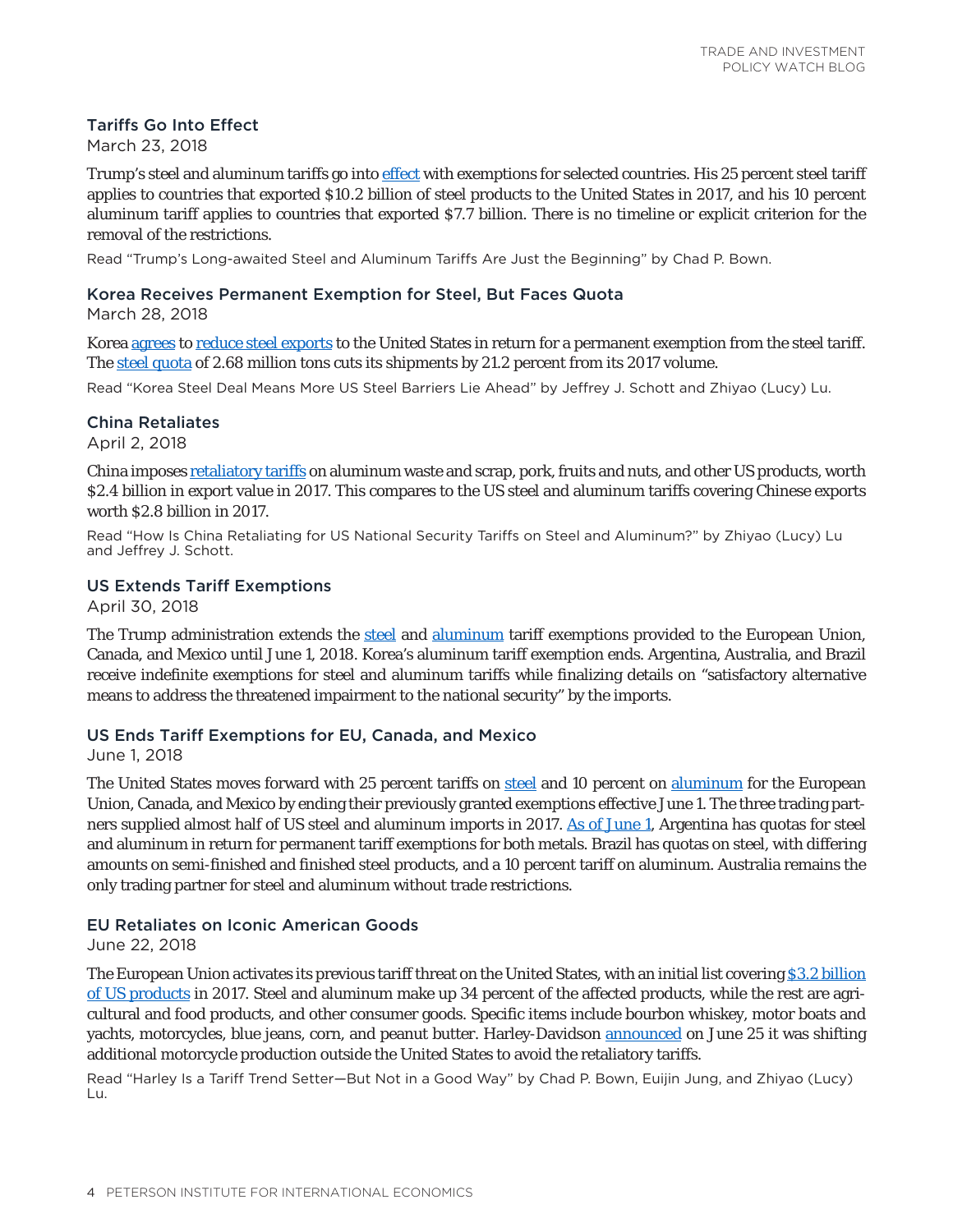## Canada Strikes Back

July 1, 2018

Canada [imposes tariffs](https://www.fin.gc.ca/access/tt-it/cacsap-cmpcaa-1-eng.asp) on US products [totaling \\$12.8 billion](https://piie.com/blogs/trade-investment-policy-watch/canada-strikes-back-here-breakdown) in 2017. Half of the targeted goods are steel and aluminum. American agricultural and food products make up 19 percent, and 24 percent are other consumer goods. Steel products face a 25 percent tariff, while the remaining products are hit at a 10 percent rate.

Read "Canada Strikes Back! Here Is a Breakdown" by Chad P. Bown, Euijin Jung, and Zhiyao (Lucy) Lu.

## Trump Administration Files WTO Challenges

July 16, 2018

The US Trade Representative [files](https://ustr.gov/about-us/policy-offices/press-office/press-releases/2018/july/united-states-challenges-five-wto) separate disputes at the World Trade Organization against [Canada](https://www.wto.org/english/tratop_e/dispu_e/cases_e/ds557_e.htm), [China,](https://www.wto.org/english/tratop_e/dispu_e/cases_e/ds558_e.htm) the [European Union,](https://www.wto.org/english/tratop_e/dispu_e/cases_e/ds559_e.htm) [Mexico,](https://www.wto.org/english/tratop_e/dispu_e/cases_e/ds560_e.htm) and [Turkey,](https://www.wto.org/english/tratop_e/dispu_e/cases_e/ds561_e.htm) challenging the tariffs each WTO member imposed in response to President Trump's aluminum and steel trade actions meant to protect US national security interests. Collectively, the five economies have retaliated with tariffs on US exports worth \$24 billion in 2017.

## Subsidies for American Farmers After Export Fallout

July 24, 2018

The US administration [announces](https://www.usda.gov/media/press-releases/2018/07/24/usda-assists-farmers-impacted-unjustified-retaliation) it will subsidize American farmers for up to \$12 billion for their lost export sales resulting from all of the president's tariff actions (including other tariffs on Chinese goods) using a law that supported farmers during the Great Depression. A total of  $S27$  billion of American agriculture exports are being affected, like soybeans, corn, nuts, fruit, and beef.

Read "First Tariffs, Then Subsidies: Soybeans Illustrate Trump's Wrongfooted Approach on Trade" by Chad P. Bown and Eva (Yiwen) Zhang.

## Higher Rates for Turkey

August 10, 2018

President Trump [announces](https://www.whitehouse.gov/presidential-actions/presidential-proclamation-adjusting-imports-steel-united-states-5/) he will increase the steel tariff rate imposed on Turkey from 25 percent to 50 percent in response the depreciation of the Turkish lira. In a [tweet,](https://twitter.com/realDonaldTrump/status/1027899286586109955) he also states that the aluminum tariff rate for Turkey will be raised to 20 percent, up from 10 percent. Turkey [supplied](https://piie.com/blogs/trade-investment-policy-watch/trumps-long-awaited-steel-and-aluminum-tariffs-are-just) 4.2 percent of US steel imports and 0.3 percent of US aluminum imports in 2017. Turkey previously retaliated on [\\$1.8 billion](https://docs.wto.org/dol2fe/Pages/FE_Search/FE_S_S009-DP.aspx?language=E&CatalogueIdList=245272&CurrentCatalogueIdIndex=0&FullTextHash=371857150&HasEnglishRecord=True&HasFrenchRecord=False&HasSpanishRecord=True) of US exports, including [agricultural](https://piie.com/blogs/trade-investment-policy-watch/first-tariffs-then-subsidies-soybeans-illustrate-trumps) products.

Read "Trump's Long-awaited Steel and Aluminum Tariffs Are Just the Beginning" by Chad P. Bown and "First Tariffs, Then Subsidies: Soybeans Illustrate Trump's Wrongfooted Approach on Trade" by Chad P. Bown and Eva (Yiwen) Zhang.

## Turkey Retaliates

August 14, 2018

Turkey [announces](http://www.resmigazete.gov.tr/eskiler/2018/08/20180815-6.pdf) new tariffs on imports from the United States, including cars, alcohol, and tobacco, in response to President Trump's August 10 doubling of US tariffs on Turkish steel and aluminum.

## Steel Tariffs Have Hit Poor Countries the Hardest

November 15, 2018

In the first six months of steel tariffs, strong economic growth actually increased US imports of steel by 2.2 percent, but small and poor countries saw a [12 percent decline](https://piie.com/blogs/trade-investment-policy-watch/trumps-steel-tariffs-have-hit-smaller-and-poorer-countries) in steel export volumes to the United States and 15.5 percent less revenue, relative to the six months prior to the tariffs. There has been no stated policy objective for hurting developing country exporters.

Read "Trump's Steel Tariffs Have Hit Smaller and Poorer Countries the Hardest" by Chad P. Bown, Euijin Jung, and Eva (Yiwen) Zhang.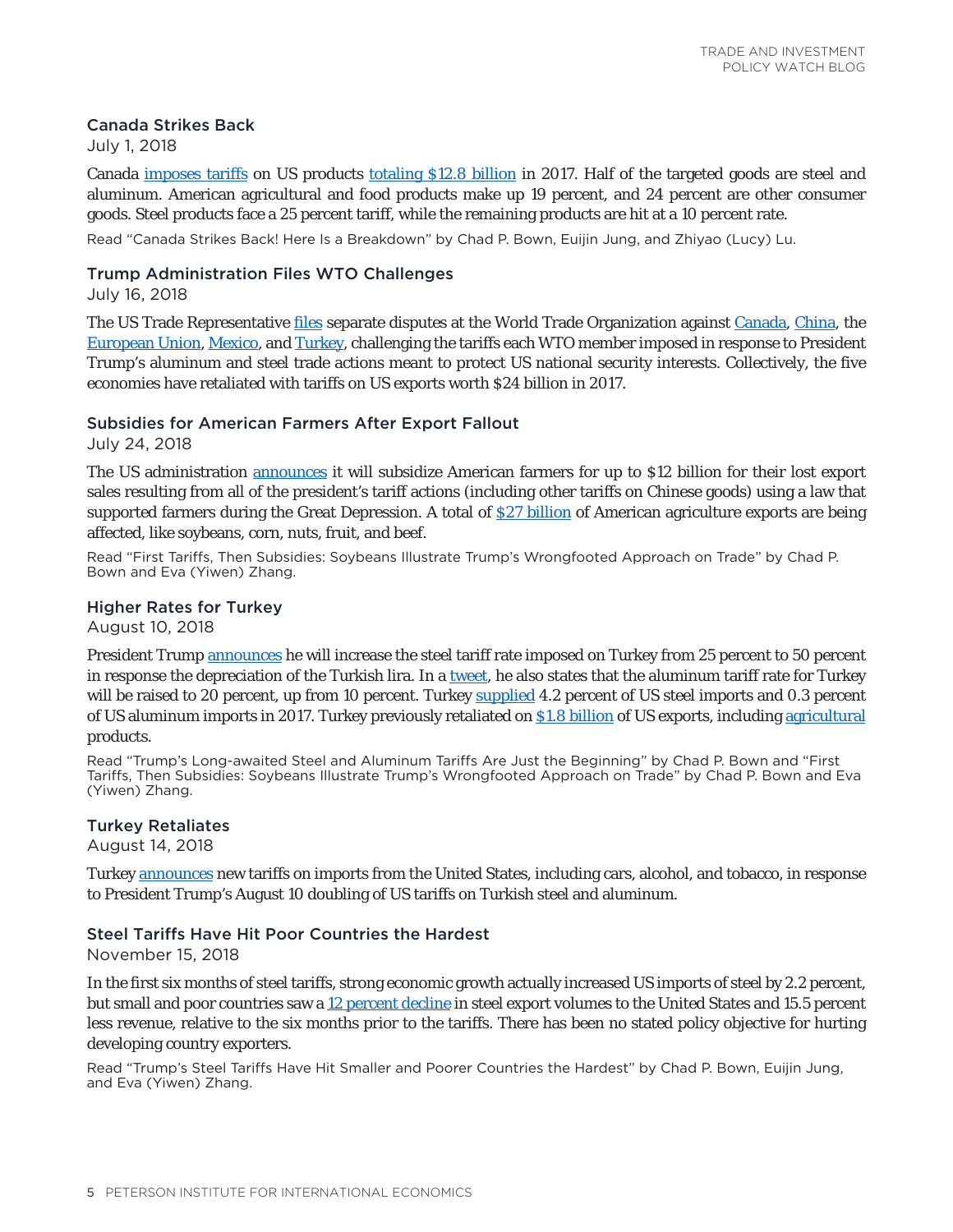## Steel Jobs Come at a High Cost

December 20, 2018

A [PIIE study](https://piie.com/blogs/trade-investment-policy-watch/steel-profits-gain-steel-users-pay-under-trumps-protectionism) finds that Trump's steel tariffs have raised the price of steel products by almost 9 percent, creating 8,700 jobs in the US steel industry. However, steel users pay an extra \$650,000 for each job created.

Read "Steel Profits Gain, but Steel Users Pay, under Trump's Protectionism" by Gary Clyde Hufbauer and Euijin Jung.

# US Lifts Tariffs on Canada and Mexico

May 17, 2019

The United States [agreed to remove](https://www.canada.ca/en/global-affairs/news/2019/05/joint-statement-by-the-united-states-and-canada-on-section-232-duties-on-steel-and-aluminum.html) steel and aluminum tariffs on Canada and Mexico [on May 21,](https://www.federalregister.gov/documents/2019/05/21/2019-10759/adjusting-imports-of-steel-into-the-united-states) a move that could boost the chances of all three countries ratifying the pending US-Canada-Mexico Agreement (USMCA). [Canada](https://piie.com/blogs/trade-investment-policy-watch/canada-strikes-back-here-breakdown) and Mexico will remove their retaliatory tariffs on US goods, which include agricultural and consumer products.

Read "Canada Strikes Back! Here Is a Breakdown" by Chad P. Bown, Euijin Jung, and Zhiyao (Lucy) Lu.

#### India Retaliates after Losing Special Trade Status

June 15, 2019

India implements [retaliatory tariffs](https://www.piie.com/blogs/trade-investment-policy-watch/trumps-mini-trade-war-india) against US exports in response to Trump's steel and aluminum tariffs of March 2018. India had announced the tariffs in mid-2018. [Reports](https://www.reuters.com/article/us-usa-trade-india/india-to-impose-retaliatory-tariffs-on-28-us-goods-from-sunday-idUSKCN1TG0H0) tie India's action to the Trump administration's decision on June 5, 2019, to increase tariffs on India by removing the country from the [US Generalized System of](https://www.tradetalkspodcast.com/podcast/76-trump-versus-india-fighting-over-which-poor-countries-are-special/) [Preferences](https://www.tradetalkspodcast.com/podcast/76-trump-versus-india-fighting-over-which-poor-countries-are-special/) program for developing countries.

Read "Trump's Mini-Trade War with India" and listen to Trade Talks Episode 76: "Trump versus India: Fighting over Which Poor Countries Are Special" by Chad P. Bown.

#### Trump Broadens Tariffs

January 24, 2020

Trump [imposes new tariffs](https://www.whitehouse.gov/presidential-actions/proclamation-adjusting-imports-derivative-aluminum-articles-derivative-steel-articles-united-states/) on almost [\\$450 million](https://www.piie.com/blogs/trade-and-investment-policy-watch/trumps-steel-and-aluminum-tariffs-are-cascading-out-control) of steel and aluminum products to help industries suffering from his previous tariffs. They mostly hit imports from allies such as Taiwan, Japan, and the European Union, as well as China.

Read "Trump's steel and aluminum tariffs are cascading out of control" by Chad P. Bown.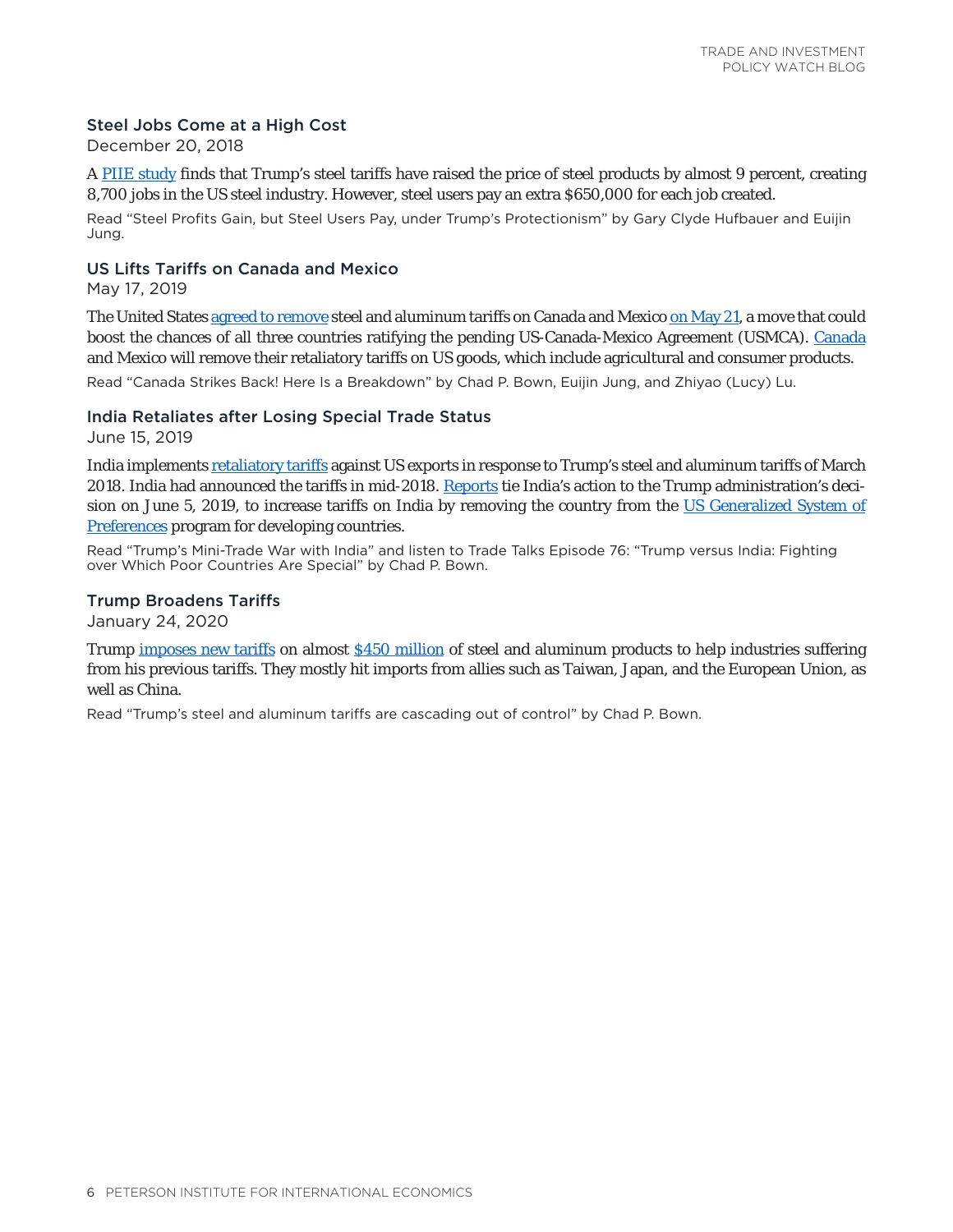# <span id="page-6-0"></span>**BATTLE #3: UNFAIR TRADE PRACTICES FOR TECHNOLOGY, INTELLECTUAL PROPERTY (IP)**

## USTR Self-Initiates Investigation of China

August 18, 2017

US Trade Representative Robert E. Lighthizer [self-initiates](https://piie.com/blogs/trade-investment-policy-watch/rogue-301-trump-dust-another-outdated-us-trade-law) an [investigation](https://ustr.gov/about-us/policy-offices/press-office/press-releases/2017/august/ustr-announces-initiation-section) of China under Section 301 of the Trade Act of 1974, after President Trump's [memorandum](https://www.whitehouse.gov/presidential-actions/presidential-memorandum-united-states-trade-representative/) of August 14, 2017, instructing him to consider whether to investigate any of China's laws, policies, practices, or actions that may be unreasonable or discriminatory and that may be harming American intellectual property rights, innovation, or technology development.

Read "Rogue 301: Trump to Dust Off another Outdated US Trade Law?" by Chad P. Bown.

### Unfair Trade Practices Investigation Results

March 22, 2018

The Trump administration [releases its report](https://ustr.gov/sites/default/files/Section%20301%20FINAL.PDF) finding China is conducting unfair trade practices related to technology transfer, intellectual property, and innovation under Section 301 of the Trade Act of 1974. Trump [indicates](https://www.whitehouse.gov/briefings-statements/remarks-president-trump-signing-presidential-memorandum-targeting-chinas-economic-aggression/) forthcoming remedies of tariffs on up to \$60 billion of Chinese products, a World Trade Organization (WTO) dispute, and new rules on investment.

### US Threatens Tariffs

April 3, 2018

The Trump administration [releases its \\$50 billion list](https://ustr.gov/sites/default/files/files/Press/Releases/301FRN.pdf#page=14) of 1,333 Chinese products under consideration for 25 percent tariffs, which covers \$46.2 billion of US imports. The [top sectors hit](https://piie.com/blogs/trade-investment-policy-watch/more-soybeans-trumps-section-301-tariffs-and-chinas-response) are machinery, mechanical appliances, and electrical equipment. Roughly 85 percent of the imports [targeted](https://piie.com/commentary/op-eds/element-surprise-bad-strategy-trade-war) by the tariffs are in intermediate inputs and capital goods, which would raise costs within American companies' supply chains.

Read "More than Soybeans: Trump's Section 301 Tariffs and China's Response" by Chad P. Bown and "The Element of Surprise Is a Bad Strategy for a Trade War" by Chad P. Bown (*Harvard Business Review*).

## China Threatens Retaliation on Autos, Aircraft, and Agriculture

April 4, 2018

China publishes [its list of 106 products](http://www.scio.gov.cn/xwfbh/xwbfbh/wqfbh/37601/38181/xgzc38187/Document/1626839/1626839.htm) subject to forthcoming 25 percent tariffs as retaliation for Trump's Section 301 tariffs, covering \$50 billion of China's imports from the United States. They mostly affect US transportation (vehicles, aircraft, and vessels) and vegetable products (largely soybeans).

## US Considers Additional Tariffs on \$100 Billion

April 5, 2018

Trump [instructs trade officials](https://www.marketwatch.com/story/trump-statement-requesting-100-billion-in-additional-china-tariffs-2018-04-05) to consider whether an additional \$100 billion of US imports from China should be subject to new tariffs.

#### White House Plans Tariffs After Brief "Hold"

May 29, 2018

After Treasury Secretary Steven Mnuchin said the tariffs were ["on hold"](https://www.reuters.com/article/us-usa-trade-mnuchin/u-s-china-putting-trade-war-on-hold-treasurys-mnuchin-says-idUSKCN1IL0JG) on May 20, the White House releases a [statement](https://www.whitehouse.gov/briefings-statements/statement-steps-protect-domestic-technology-intellectual-property-chinas-discriminatory-burdensome-trade-practices/) that it would impose tariffs on \$50 billion of goods from China shortly after announcing the final list of covered imports on June 15, 2018.

## US Revises \$50 Billion Tariff List

June 15, 2018

The US Trade Representative releases a [revised list of products](https://ustr.gov/about-us/policy-offices/press-office/press-releases/2018/june/ustr-issues-tariffs-chinese-products) on which it plans to impose 25 percent tariffs, in two phases starting July 6, 2018. Compared with the original list proposed on April 3, 2018, the new \$50 billion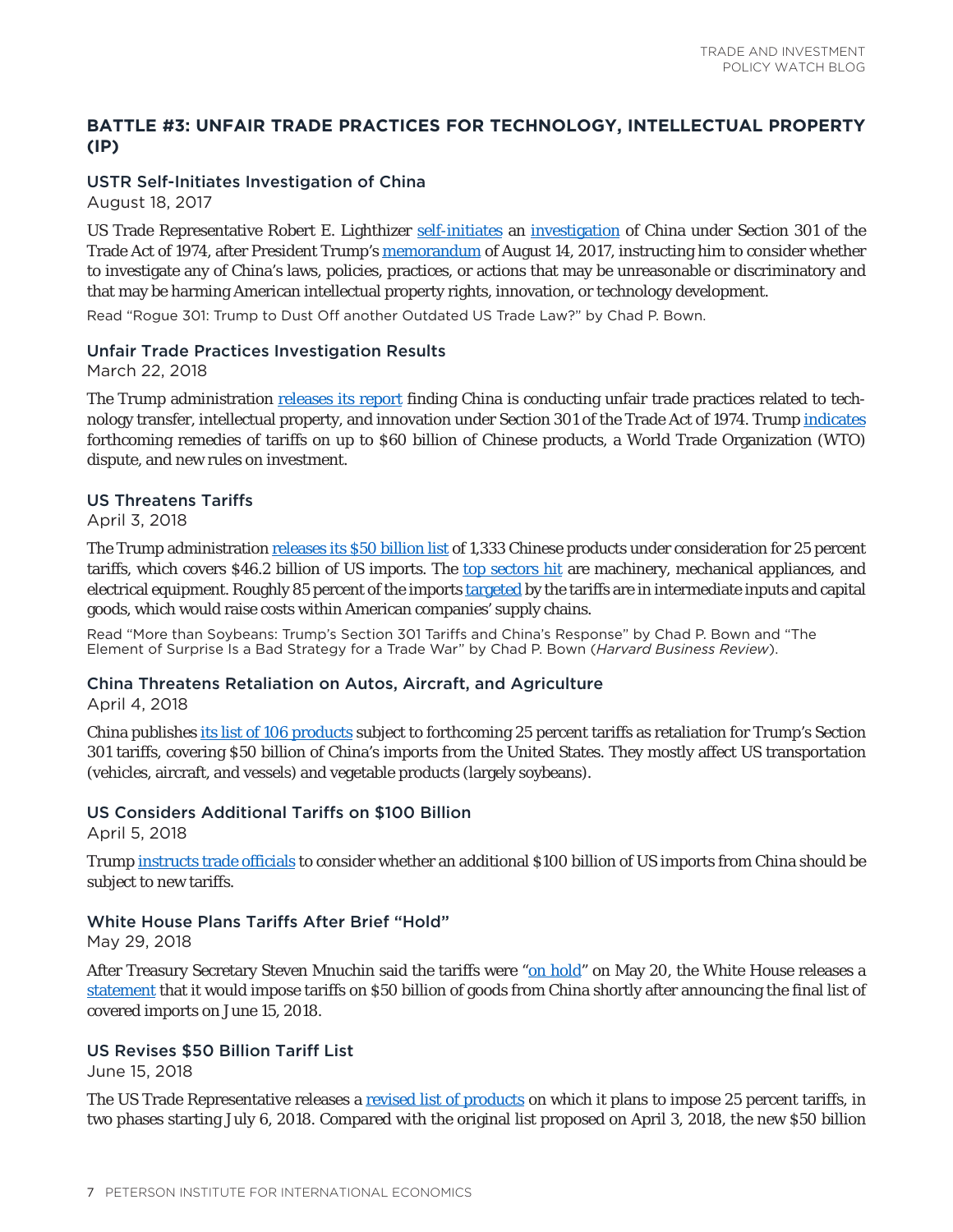list targets even more [intermediate inputs](https://piie.com/blogs/trade-investment-policy-watch/trump-china-and-tariffs-soybeans-semiconductors)—95 percent of the products hit are now intermediate inputs or capital equipment used largely by American-based companies dependent on imports from China. The updated list still [mostly misses imports](https://piie.com/research/piie-charts/revised-tariffs-against-china-hit-non-chinese-supply-chains-even-harder) from Chinese companies, based on 2017 data.

Read "Trump, China, and Tariffs: From Soybeans to Semiconductors" by Chad P. Bown, Euijin Jung, and Zhiyao (Lucy) and "Revised Tariffs Against China Hit Non-Chinese Supply Chains Even Harder" by Mary E. Lovely and Yang Liang.

#### China's Revised Retaliation List

June 15, 2018

China issues an [updated \\$50 billion retaliation list](http://gss.mof.gov.cn/zhengwuxinxi/zhengcefabu/201806/t20180616_2930325.html) of 25 percent tariffs. It targets roughly [\\$45 billion of US exports](https://piie.com/blogs/trade-investment-policy-watch/chinas-retaliation-trumps-tariffs) to China in 2017, including a lot of agricultural and food products. China also plans a two-phase approach for this list, covering \$34 billion of US goods starting July 6, 2018, including soybeans and vehicles. The remaining \$16 billion of products would be covered later, likely pending the Trump administration's proposed second phase of tariffs released June 15. Compared with China's April 4 list, the country adds mineral fuels, some consumption goods, and medical equipment. Aircraft are taken off the list.

Read "China's Retaliation to Trump's Tariffs" by Chad P. Bown, Euijin Jung, and Zhiyao (Lucy) Lu.

#### Trump Asks for More Tariffs

June 18, 2018

In response to China's retaliatory tariffs announced June 15, 2018, President Trump directs the US Trade Representative to [identify an additional \\$200 billion](https://www.whitehouse.gov/briefings-statements/statement-president-regarding-trade-china-2/) worth of Chinese goods for additional tariffs at a rate of 10 percent. This is on top of the \$50 billion list of June 15. He also threatens another \$200 billion of tariffs if China retaliates again.

### US and China Impose First Phase of June 15 Tariff Lists

July 6, 2018

US tariffs on \$34 billion of Chinese imports go into effect, the first phase of its June 15 \$50 billion list. In parallel with President Trump's tariffs, China's tariffs on the first \$34 billion of its \$50 billion list of US imports also go into effect.

#### USTR Announces \$200 Billion Tariffs on China

July 10, 2018

Following up on the June 18 request, the US Trade Representative [releases a list](https://ustr.gov/sites/default/files/301/2018-0026%20China%20FRN%207-10-2018_0.pdf) of \$200 billion of imports from China to be subjected to new 10 percent tariffs after public hearings in August. Intermediate goods, like computer and auto parts, make up [47 percent](https://piie.com/blogs/trade-investment-policy-watch/trumps-latest-200-billion-tariffs-china-threaten-big-blow) of the list. Consumer goods are more heavily targeted than in the previous June 15 list—including telephones, computers, furniture, lamps, and luggage. This list combined with the \$50 billion list of June 15 would cover \$250 billion of the roughly \$504 billion of goods imported from China in 2017.

Read "Trump's Latest \$200 Billion Tariffs on China Threaten a Big Blow to American Consumers" by Chad P. Bown, Euijin Jung, and Zhiyao (Lucy) Lu.

## Trump Threatens Tariffs on All Imports from China

July 20, 2018

In an [interview,](https://www.cnbc.com/2018/07/20/cnbc-transcript-president-donald-trump-sits-down-with-cnbcs-joe-kern.html) Trump says he is ready to impose tariffs on all US imports from China, which totaled \$504 billion in 2017. The threat covers the [remaining \\$262 billion](https://piie.com/blogs/trade-investment-policy-watch/trumps-262-billion-china-tariff-threat-plays-banks-money) of imports not already under previous tariffs or being investigated as previously announced under the Section 301 investigation. Capital goods and consumer products would be the primary targets, since intermediate inputs were already previously targeted, and include mobile phones, laptops, and clothing.

Read "Trump's \$262 Billion China Tariff Threat Plays with the Bank's Money" by Chad P. Bown, Euijin Jung, and Zhiyao (Lucy) Lu.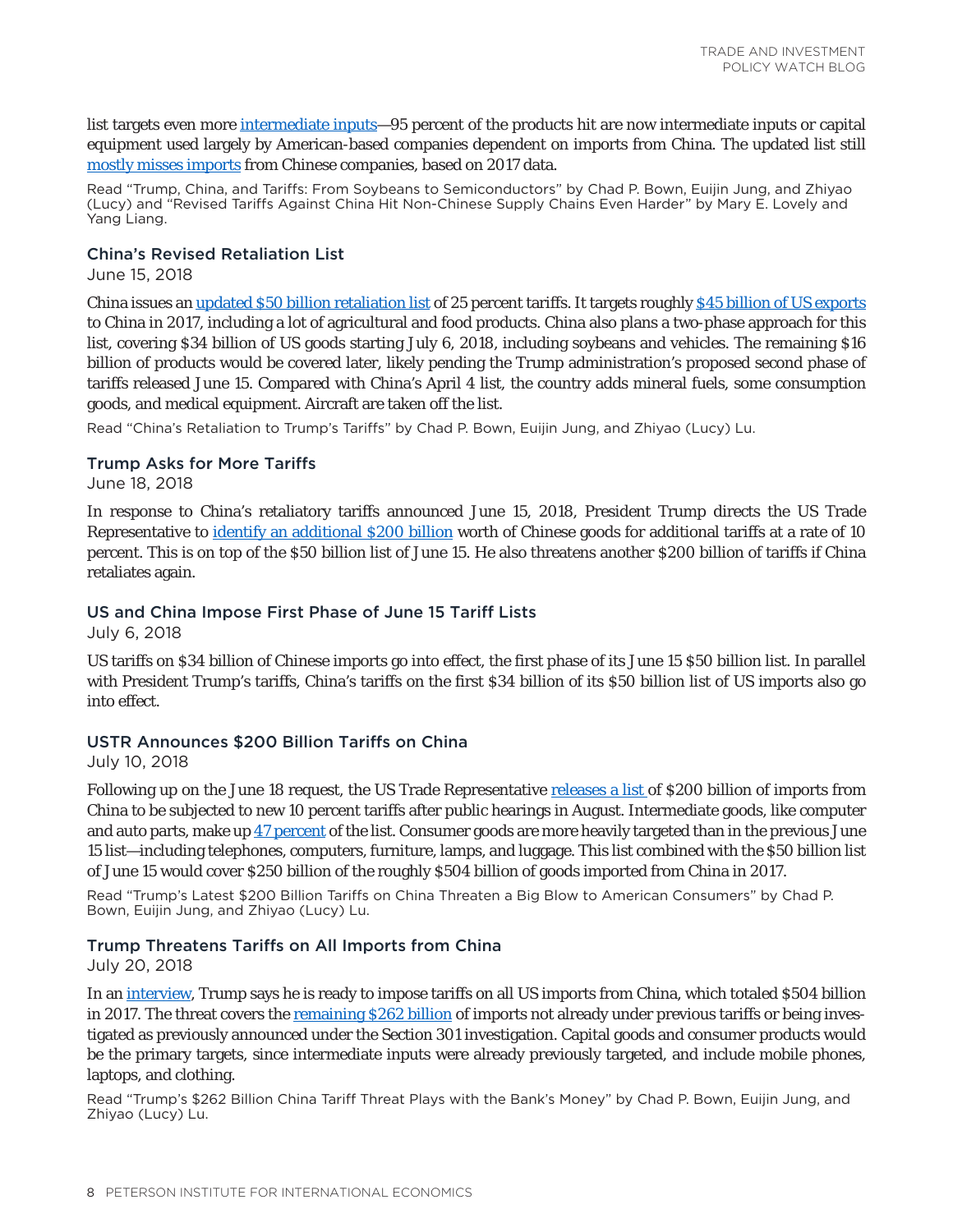## Subsidies for American Farmers After Export Fallout

July 24, 2018

The US administration [announces](https://www.usda.gov/media/press-releases/2018/07/24/usda-assists-farmers-impacted-unjustified-retaliation) it will subsidize American farmers for up to \$12 billion for their lost export sales resulting from all of the president's tariffs (including steel and aluminum) using a law that supported farmers during the Great Depression. A total of [\\$27 billion](https://piie.com/blogs/trade-investment-policy-watch/first-tariffs-then-subsidies-soybeans-illustrate-trumps) of US agriculture exports are being affected, like soybeans, corn, nuts, fruit, and beef.

Read "First Tariffs, Then Subsidies: Soybeans Illustrate Trump's Wrongfooted Approach on Trade" by Chad P. Bown and Eva (Yiwen) Zhang.

## Trump Wants 25 Percent Tariffs, Not 10 Percent

August 1, 2018

Following Trump's direction, the US Trade Representative considers a [25 percent tariff rate](https://ustr.gov/about-us/policy-offices/press-office/press-releases/2018/august/statement-us-trade-representative) rather than the 10 percent rate on the list of \$200 billion of imports released July 10.

## China Threatens \$60 Billion Tariffs

August 3, 2018

China warns it could add duties of [5 to 25 percent on \\$60 billion](http://gss.mof.gov.cn/zhengwuxinxi/zhengcefabu/201808/t20180803_2980950.html) of US goods following Trump's threat to raise proposed tariff rates on \$200 billion of Chinese goods from 10 to 25 percent as well as potentially cover all \$500 billion of imports from China with tariffs. The list [targets mostly intermediate inputs](https://piie.com/blogs/trade-investment-policy-watch/chinas-60-billion-tariff-announcement), followed by capital goods and consumption goods. Combining this new list with the June 15 list leaves only \$53 billion of Chinese imports from the United States that are not yet subject to Chinese retaliatory tariff lists.

Read "China's \$60 Billion Tariff Announcement" by Chad P. Bown, Zhiyao (Lucy) Lu, and Jeffrey J. Schott.

## USTR Finalizes Second Tranche of Tariffs

August 7, 2018

The Trump administration releases [a revision](https://ustr.gov/about-us/policy-offices/press-office/press-releases/2018/august/ustr-finalizes-second-tranche) to the second phase of its \$50 billion list, announcing that \$16 billion of imports from China will be subject to a higher 25 percent tariff rate, going into effect on August 23. After public hearings, the US Trade Representative removed only 5 of the 284 products subject to the list [published](https://piie.com/blogs/trade-investment-policy-watch/trump-china-and-tariffs-soybeans-semiconductors) on June 15. Those products include alginic acid, splitting machines, containers, floating docks, and microtomes—imports worth \$400 million in 2017.

Read "Trump, China, and Tariffs: From Soybeans to Semiconductors" by Chad P. Bown, Euijin Jung, and Zhiyao (Lucy) Lu.

## China Revises Its \$50 Billion Tariff List, Removing Crude Oil

August 8, 2018

China [revises](http://www.mofcom.gov.cn/article/ae/ai/201808/20180802773926.shtml) the second tranche of its June 15 list of \$50 billion of imports from the United States with which it planned to impose 25 percent tariffs. Crude oil was removed and replaced with a number of other products. The tariffs on the revised list, covering \$16 billion of imports from the United States, are expected to go into effect as soon as the Trump administration's second tranche of its June 15 tariff list is imposed on August 23.

## US Passes Law on Trade and National Security

August 13, 2018

Trump signs the John S. McCain National Defense Authorization Act For Fiscal Year 2019 into law, which contains [two key provisions](https://piie.com/blogs/trade-investment-policy-watch/worst-case-averted-foreign-investment-reviews) on monitoring some foreign investments in the United States (FIRRMA) and outbound transfers of technology (ECRA).

Read "Worst Case Averted on Foreign Investment Reviews" by Martin Chorzempa.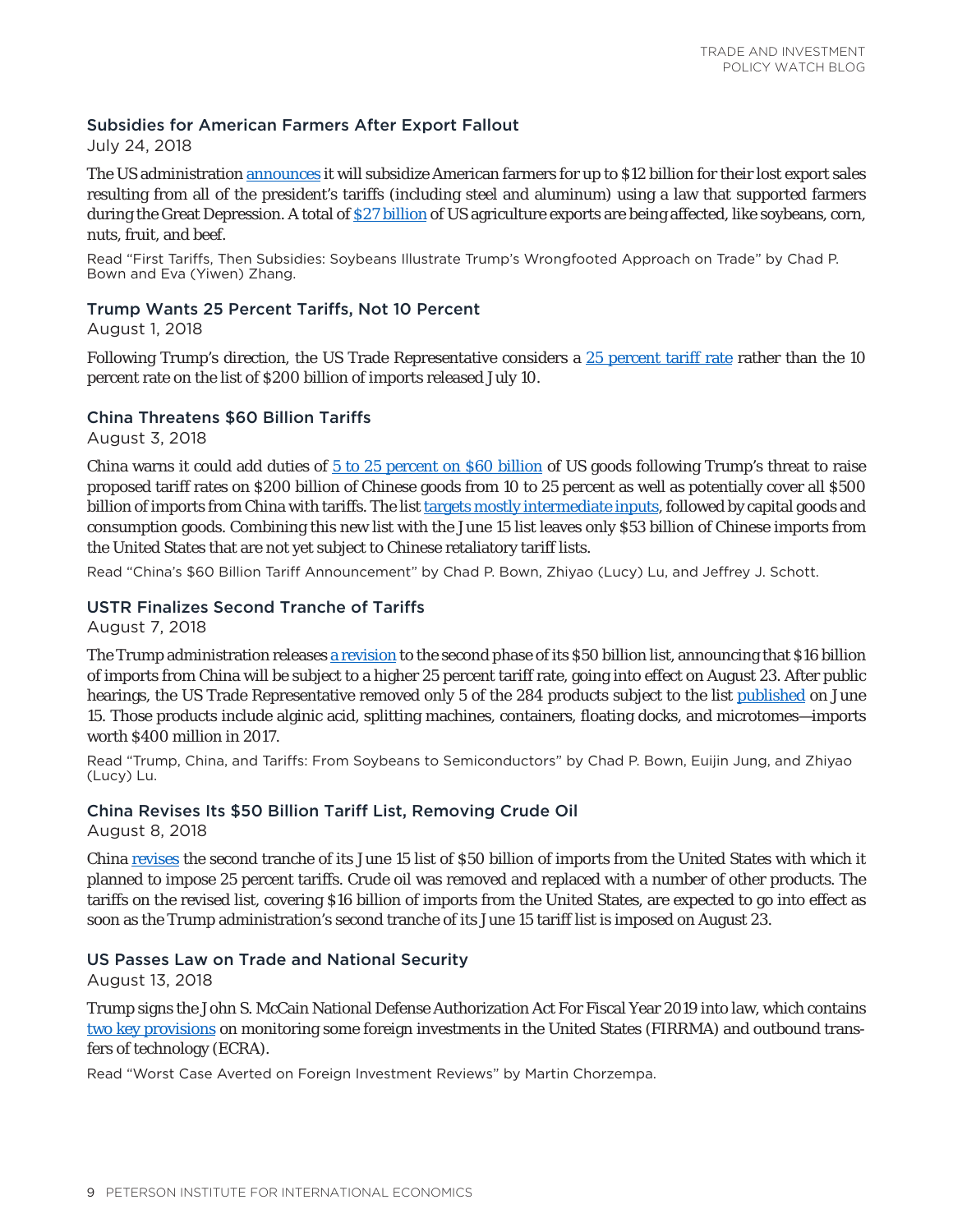## US and China Impose Second Phase of \$50 Billion Tariffs

August 23, 2018

The Trump administration [followed through](https://www.reuters.com/article/us-usa-trade-china/us-china-set-to-impose-more-tit-for-tat-tariffs-escalating-trade-war-idUSKCN1L809K) with imposing tariffs on \$16 billion of imports from China, the second phase of the [revised \\$50 billion list](https://piie.com/blogs/trade-investment-policy-watch/trump-china-and-tariffs-soybeans-semiconductors) released June 15. China immediately responded with its own revised tariffs on \$16 billion of US exports, also announced on June 15. These actions complete each country's first \$50 billion of tariffs originally announced in [April.](https://piie.com/blogs/trade-investment-policy-watch/more-soybeans-trumps-section-301-tariffs-and-chinas-response)

Read "Trump, China, and Tariffs: From Soybeans to Semiconductors" by Chad P. Bown, Euijin Jung, and Zhiyao (Lucy) Lu and "More than Soybeans: Trump's Section 301 Tariffs and China's Response" by Chad P. Bown.

## Trump Finalizes \$200 Billion Tariff List

September 17, 2018

President Trump finalizes the list of [products](https://piie.com/blogs/trade-investment-policy-watch/trump-and-china-formalize-tariffs-260-billion-imports-and-look) on \$200 billion of imports from China that will be subject to a 10 percent tariff that goes into effect on September 24. Trump also announced the rate will increase to 25 percent on January 1, 2019. Of the newly targeted imports, 50 percent are intermediate goods, like computer and auto parts, but 24 percent are consumer goods, up from the 1 percent of consumer goods targeted in the previous tariff phase. Products dropped from the original July 10 proposed list include bedsheets and gloves, along with, [reportedly,](https://www.washingtonpost.com/technology/2018/09/18/trumps-tariffs-wont-bite-apple-illustrating-tim-cooks-political-sway/?noredirect=on&utm_term=.7d3ab24f9652) smartwatches.

Read "Trump and China Formalize Tariffs on \$260 Billion of Imports and Look Ahead to Next Phase" by Chad P. Bown, Euijin Jung, and Zhiyao (Lucy) Lu.

## China Finalizes Tariffs on \$60 Billion of US Goods

September 18, 2018

China announced its plan to place tariffs on \$60 billion of US [exports](https://piie.com/blogs/trade-investment-policy-watch/trump-and-china-formalize-tariffs-260-billion-imports-and-look) if Trump goes ahead with his recently finalized tariffs on \$200 billion of Chinese exports. These tariffs are mainly on intermediate inputs and capital equipment, and range from 5 to 10 percent, down from the 5 to 25 percent originally announced.

Read "Trump and China Formalize Tariffs on \$260 Billion of Imports and Look Ahead to Next Phase" by Chad P. Bown, Euijin Jung, and Zhiyao (Lucy) Lu.

## Next Phase of Tariffs Goes into Effect

September 24, 2018

US tariffs on \$200 billion of Chinese imports announced on September 17 [take effect,](https://uk.reuters.com/article/uk-usa-trade-china/new-u-s-china-tariffs-set-to-take-effect-no-compromise-in-sight-idUKKCN1M404B) along with retaliatory tariffs by China on \$60 billion of US imports announced on September 18. The United States now has tariffs on [12 percent](https://piie.com/blogs/trade-investment-policy-watch/trump-and-china-formalize-tariffs-260-billion-imports-and-look) of its total imports during 2018, while the combined trading partner retaliation covers of total US exports.

Read "Trump and China Formalize Tariffs on \$260 Billion of Imports and Look Ahead to Next Phase" by Chad P. Bown, Euijin Jung, and Zhiyao (Lucy) Lu.

## US-China Tariff Truce

December 1, 2018

After the G-20 meeting in Buenos Aires, Presidents Trump and Xi announce a deal to halt the escalation of tariffs that were expected in January while they negotiate over trade concerns. However, because there is no joint state-ment, and some disagreement between the statements of the [White House](https://www.whitehouse.gov/briefings-statements/statement-press-secretary-regarding-presidents-working-dinner-china/) and [Chinese state media,](http://www.xinhuanet.com/world/2018-12/02/c_1123795855.htm) details remain murky. The US statement says that if no agreement is reached by March 1, 2019, the 10 percent tariffs will be raised to 25 percent.

## Almost 15 Percent of US Imports Are Now Protected

February 15, 2019

In 2018, Trump's actions combined with already existing tariffs have resulted in 14.9 percent of US goods imports covered by some form of trade protection, based on 2017 import data. Trump's actions alone covered \$303.7 billion, or 12.6 percent. Some products are being hit by multiple tariffs. China, Canada, the European Union, South Korea, and Mexico are the biggest targets.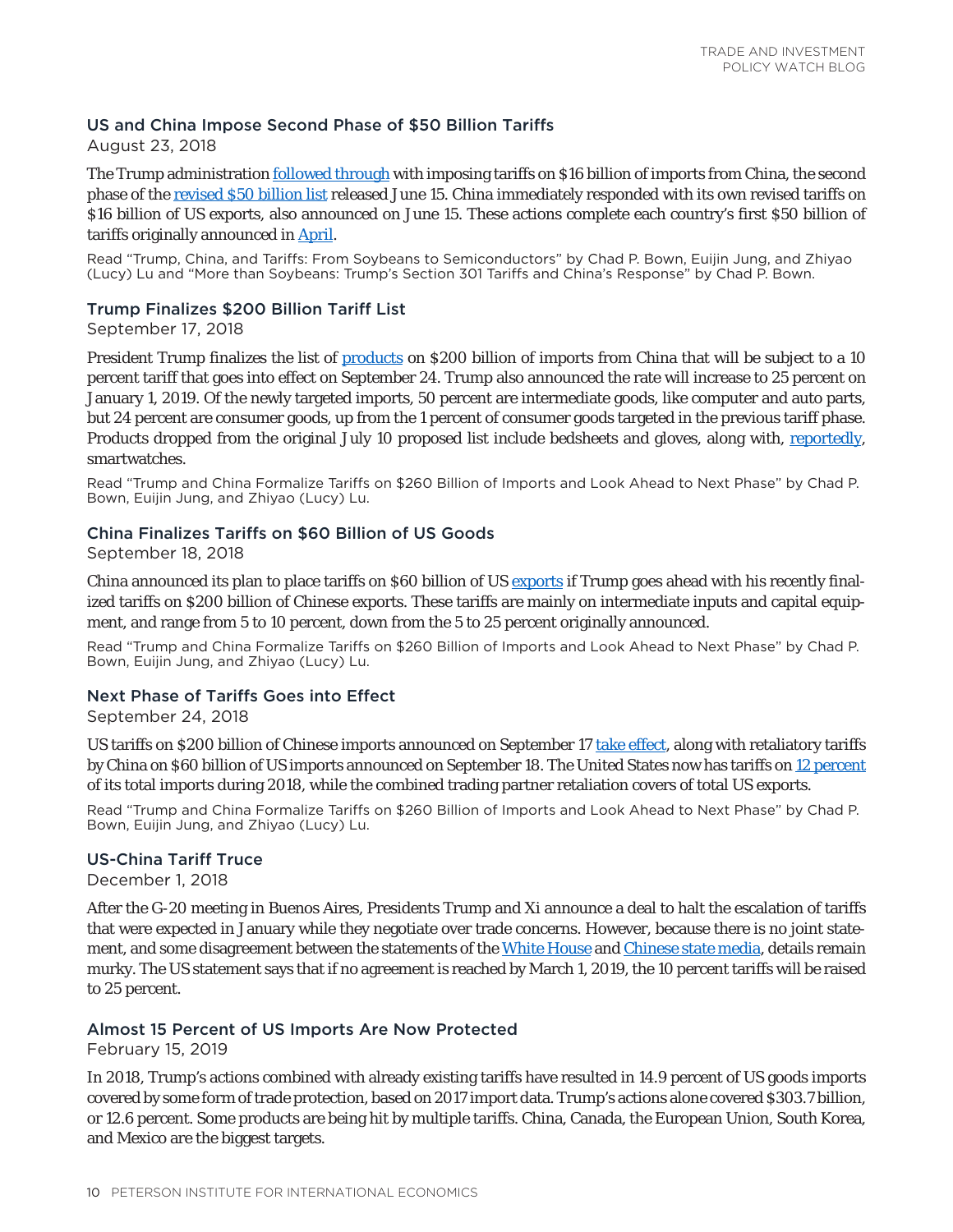## Tariff Increase Delayed

February 24, 2019

President Trump announces [via Twitter](https://twitter.com/realDonaldTrump/status/1099803719435239426) that he will delay the tariff increase on \$200 billion of imports from China that had been scheduled to go into effect on March 1, 2019. The 10 percent tariffs would have been raised to 25 percent.

## Concerns Emerge over Possible Deal

April 2019

In the weeks leading up to a potential deal with China, the [media reports](https://www.bloomberg.com/news/articles/2019-04-15/china-said-to-weigh-u-s-request-to-shift-tariffs-on-farm-goods) that the US-China tariffs will [not be lifted](https://piie.com/blogs/trade-investment-policy-watch/will-us-china-trade-deal-remove-or-just-restructure-massive-2018) by any agreement. Statements from US [business interests](https://www.nytimes.com/2019/05/02/us/politics/us-china-trade-deal-cybertheft.html) and [labor unions](https://www.ft.com/content/1198d4aa-6c52-11e9-80c7-60ee53e6681d) also indicate the potential deal may contain few Chinese commitments to curb [industrial subsidies](https://piie.com/blogs/trade-investment-policy-watch/five-things-look-any-trump-china-deal-subsidies), a key request by the Trump administration.

Read "Will a US-China Trade Deal Remove or Just Restructure the Massive 2018 Tariffs?" by Chad P. Bown and Eva (Yiwen) Zhang and "Five Things to Look for in Any Trump-China Deal on Subsidies" by Chad P. Bown.

## Trump Renews Tariff Threats

May 5, 2019

In a sudden reversal during the US-China trade negotiations, President Trump [tweets](https://twitter.com/realDonaldTrump/status/1125069835044573186) ([later officially confirmed](https://www.federalregister.gov/documents/2019/05/09/2019-09681/notice-of-modification-of-section-301-action-chinas-acts-policies-and-practices-related-to)) that the United States will increase the 10 percent tariff on \$200 billion of imports from China to 25 percent on May 10, 2019. He also indicates he will "shortly" impose 25 percent tariffs on the rest of US imports from China not yet targeted with his Section 301 tariffs, which he states are "325 Billions Dollars" and would mostly hit final consumer products such as toys, footwear, clothing, and electronics.

## US Raises Tariff Rate on Previous List

May 10, 2019

Imports from China that were previously hit by a 10 percent tariff under the [September 2018 action](https://piie.com/blogs/trade-investment-policy-watch/trump-and-china-formalize-tariffs-260-billion-imports-and-look) are now subject to a 25 percent rate.

Read "Trump and China Formalize Tariffs on \$260 Billion of Imports and Look Ahead to Next Phase" by Chad P. Bown, Euijin Jung, and Zhiyao (Lucy) Lu.

# China Plans to Hike Tariff Rate

May 13, 2019

In retaliation for President Trump's tariff rate increase on May 10, [China announced](https://www.reuters.com/article/us-usa-trade-china-tariffs/china-to-impose-tariffs-on-60-billion-of-u-s-goods-idUSKCN1SJ1AM) that on June 1, it intends to increase the tariff rate covering [some of the \\$60 billion](http://gss.mof.gov.cn/zhengwuxinxi/gongzuodongtai/201905/t20190513_3256787.html) of US exports it had already [hit in September](https://piie.com/blogs/trade-investment-policy-watch/chinas-60-billion-tariff-announcement).

Read "China's \$60 Billion Tariff Announcement" by Chad P. Bown, Zhiyao (Lucy) Lu, and Jeffrey J. Schott.

## China Raises Retaliatory Tariffs

June 1, 2019

China's tariff rate hike on US exports goes in effect, covering \$36 billion of the \$60 billion list from September 2018. Given that China has [also lowered tariffs](https://piie.com/blogs/trade-investment-policy-watch/trump-has-gotten-china-lower-its-tariffs-just-toward-everyone) on US competitors since the start of the trade war, there is now a 14 percentage point difference in China's average tariff on US goods versus the rest of the world's goods.

Read "Trump Has Gotten China to Lower Its Tariffs. Just Toward Everyone Else." by Chad P. Bown, Euijin Jung, and Eva (Yiwen) Zhang.

## US Announces Tariffs on Almost All Remaining Imports from China

August 1, 2019

Immediately following another round of US-China trade talks, [President Trump said](https://twitter.com/realDonaldTrump/status/1156979443900067841) the United States would impose a 10 percent tariff (not 25 percent as earlier threatened) on an additional \$300 billion of imports from China, going into effect September 1, 2019. The list covers [final consumer goods](https://www.piie.com/blogs/trade-and-investment-policy-watch/trumps-2019-protection-could-push-china-back-smoot-hawley), such as toys, footwear, and clothing.

Read "Trump's 2019 Protection Could Push China Back to Smoot-Hawley Tariff Levels" by Chad P. Bown and Eva (Yiwen) Zhang.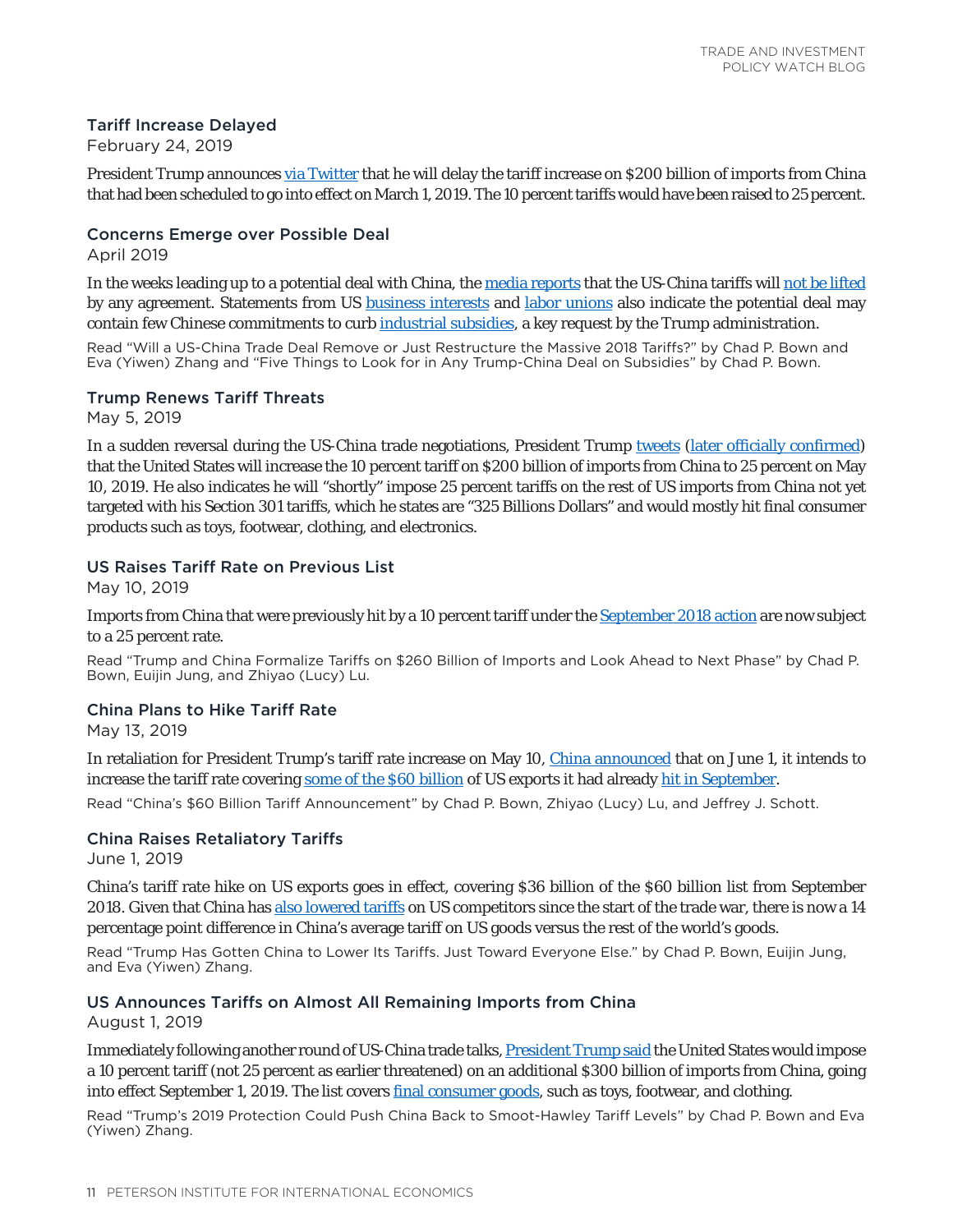## Trump Plans Two Major Rollouts of Fall 2019 Tariffs

August 13, 2019

The Trump administration [plans](https://ustr.gov/issue-areas/enforcement/section-301-investigations/section-301-china/300-billion-trade-action) to impose the new 10 percent tariff on \$112 billion of imports from China starting September 1, 2019, then \$160 billion on December 15, 2019. The September 1 tariffs hit a lot of [clothing and shoes,](https://www.piie.com/blogs/trade-and-investment-policy-watch/trumps-fall-2019-china-tariff-plan-five-things-you-need-know) and the December 15 tariffs hit toys and consumer electronics. The timing helps importers avoid tariffs on goods typically bought for back-to-school and winter holiday shopping.

Read "Trump's Fall 2019 China Tariff Plan: Five Things You Need to Know. Delaying the rollout of new tariffs to avoid peak retail shopping seasons may be a sign that President Trump is planning for his tariffs to stay." by Chad P. Bown.

## China Retaliates and Trump Announces More Tariffs

August 23, 2019

China [releases](http://gss.mof.gov.cn/zhengwuxinxi/zhengcefabu/201908/t20190823_3372928.html) its plan to retaliate on \$75 billion of US exports, effective September 1 and December 15, 2019, in response to Trump's forthcoming tariffs on \$300 billion of Chinese goods. The most [significant change](https://www.piie.com/blogs/trade-and-investment-policy-watch/us-china-trade-war-guns-august) is that China will increase its average tariff on US autos from 12.6 to 42.6 percent. Later the same day, [Trump said](https://twitter.com/realDonaldTrump/status/1165005927864512512) he would apply a 15 percent tariff, not 10 percent, on the \$112 billion list on September 1 (includes clothing, shoes, other back-to-school items) and the \$160 billion list on December 15 (includes toys, consumer electronics). He also said the current 25 percent tariff on \$250 billion of Chinese goods will increase to 30 percent, starting October 1.

Read "US-China Trade War: The Guns of August" by Chad P. Bown.

### China Removes a Few Tariffs, Trump Moves Date

September 11, 2019

China [announces](http://www.gov.cn/xinwen/2019-09/11/content_5429145.htm) it will exclude 16 products (less than \$2 billion of US exports) from its retaliatory tariffs imposed in 2018, such as some animal feeds, chemicals, and petroleum products. President Trump [plans](https://twitter.com/realDonaldTrump/status/1171925717988388865?s=20) to delay his tariff increase on \$250 billion of Chinese imports from 25 to 30 percent, originally set out on [August 23, 2019,](https://ustr.gov/about-us/policy-offices/press-office/press-releases/2019/august/ustr-statement-section-301-tariff) from October 1 to October 15.

Read "US-China Trade War: The Guns of August" and "The Trade War Is Suddenly Getting Worse" by Chad P. Bown.

# Trump Cancels October Tariffs, Points to "Phase One" of Deal with China

October 11, 2019

Trump [announces](https://www.bloomberg.com/news/articles/2019-10-11/u-s-china-said-to-reach-partial-deal-could-set-up-trade-truce-k1melw60) the October 15 tariff increase on \$250 billion of US imports from China (25 percent raised to 30 percent) will not go ahead as planned. He also states negotiations had resulted in a forthcoming "substantial phase one **deal**" with China, "subject to getting it written."

Read "US-China Trade War Tariffs: An Up-to-Date Chart" by Chad P. Bown.

## Trump Calls Off December Tariffs in Anticipation of Deal

December 13, 2019

Trump [calls off](https://twitter.com/realDonaldTrump/status/1205509125788098560?s=20) the scheduled December 15 tariff increase and indicates his administration and China have [reached](https://ustr.gov/about-us/policy-offices/press-office/press-releases/2019/december/united-states-and-china-reach) [agreement](https://ustr.gov/about-us/policy-offices/press-office/press-releases/2019/december/united-states-and-china-reach) on the legal text of an 86-page deal that will be signed in January 2020.

Read "US-China Trade War Tariffs: An Up-to-Date Chart" by Chad P. Bown; and "Phase One China Deal: Steep Tariffs Are the New Normal" by Chad P. Bown.

#### Leaders Sign Phase One Deal

January 15, 2020

Under [the agreement](https://ustr.gov/about-us/policy-offices/press-office/press-releases/2020/january/economic-and-trade-agreement-between-government-united-states-and-government-peoples-republic-china), China agrees to purchase the [extraordinary amount](https://www.piie.com/blogs/trade-and-investment-policy-watch/unappreciated-hazards-us-china-phase-one-deal) of an additional \$200 billion worth of US exports. Most tariffs remain in effect, and China does not address subsidies or state-owned enterprises—major issues that prompted the trade war.

Read "Unappreciated hazards of the US-China phase one deal" by Chad P. Bown.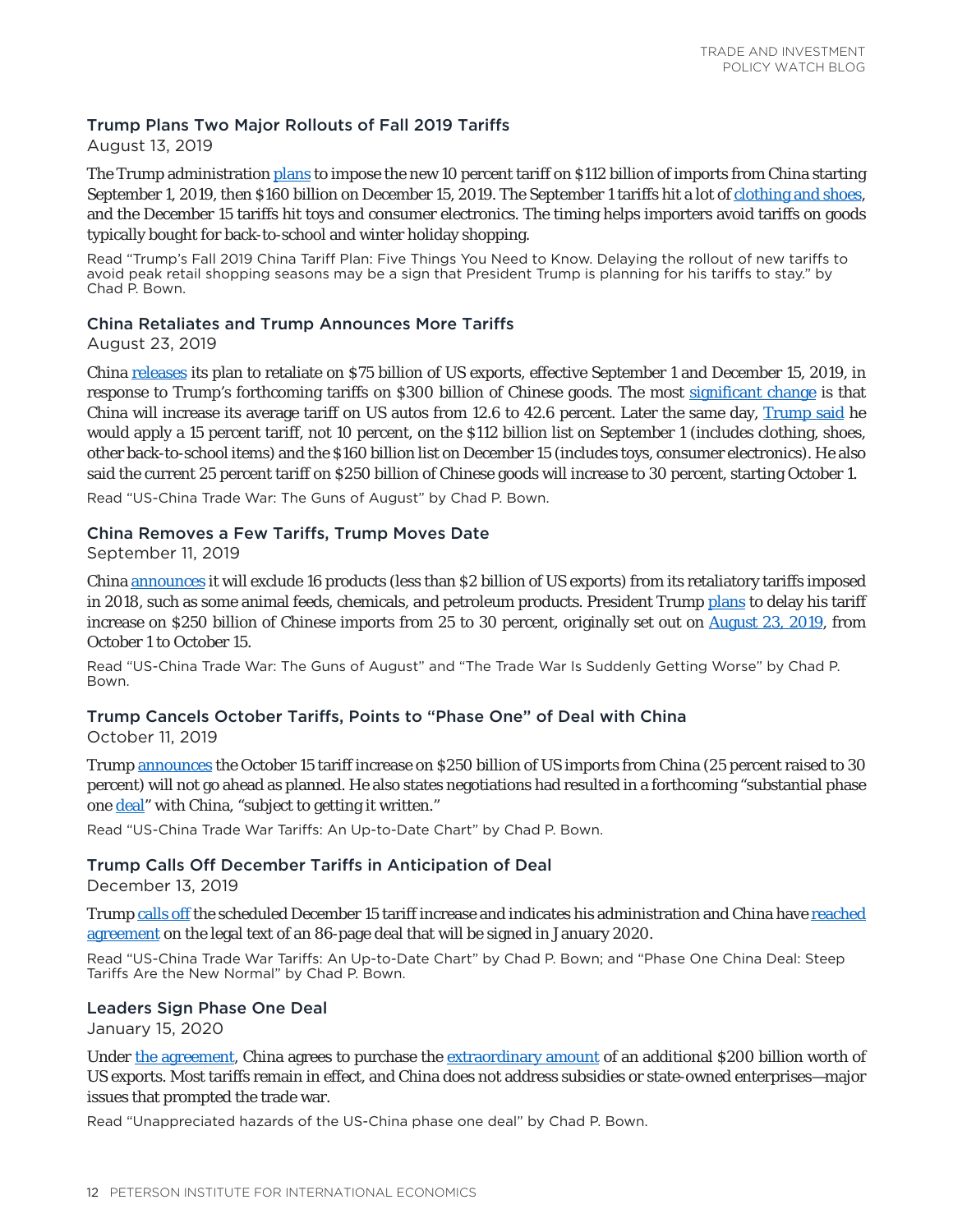#### <span id="page-12-0"></span>**BATTLE #4: AUTOS AS NATIONAL SECURITY THREAT**

#### Another National Security Investigation

May 23, 2018

The Commerce Department [initiates](https://www.commerce.gov/news/press-releases/2018/05/us-department-commerce-initiates-section-232-investigation-auto-imports) the third national security investigation under Trump into imported autos and parts, following the steel and aluminum cases. [Public hearings](https://www.federalregister.gov/documents/2018/05/30/2018-11708/notice-of-request-for-public-comments-and-public-hearing-on-section-232-national-security) are scheduled for July 19–20, 2018. Trump is reportedly [considering raising tariffs](https://piie.com/experts/peterson-perspectives/trade-talk-episode-39-car-crash-trump-sees-more-national-security) to 25 percent on these products, which a [PIIE analysis](https://piie.com/blogs/trade-investment-policy-watch/trumps-proposed-auto-tariffs-would-throw-us-automakers-and) finds could cost 195,000 American jobs, assuming no exemptions. That number could more than triple if other countries retaliate in-kind. The tariffs would affect \$208 billion of imports, not counting auto parts, nearly all from key US allies.

Listen to Trade Talks Episode 39: "Car Crash—Trump Sees More National Security Threats" and read "Trump's Proposed Auto Tariffs Would Throw US Automakers and Workers Under the Bus" by Sherman Robinson, Karen Thierfelder, Jeffrey J. Schott, Euijin Jung, and Zhiyao (Lucy) Lu.

## "Side Letter" on Autos Reportedly in New US-Mexico Trade Deal to Replace NAFTA August 27, 2018

President Trump and President Enrique Peña Nieto of Mexico [announce](https://www.whitehouse.gov/briefings-statements/remarks-president-trump-phone-call-president-pena-nieto-mexico-united-states-mexico-trade-agreement/) a preliminary US-Mexico trade agreement that would potentially replace the North American Free Trade Agreement (NAFTA). News sources [report](https://www.reuters.com/article/us-trade-nafta-autos-mexico-exclusive/exclusive-mexico-u-s-deal-includes-mexican-auto-export-cap-sources-idUSKCN1LD2PK) that a side deal accompanies the trade agreement to give Mexico "insurance" against future potential US national security tariffs on autos. Mexico would still have duty-free access for cars that comply with new rules of origin by [voluntarily limiting](https://piie.com/blogs/trade-investment-policy-watch/sweating-auto-details-trumps-trade-deal-mexico) its auto exports to the United States. During the Oval Office announcement, Trump also threatens to impose tariffs on Canada's cars.

Read "Sweating the Auto Details of Trump's Trade Deal with Mexico" by Chad P. Bown.

#### USMCA Is Signed with Side Letters

November 30, 2018

All three countries sign the US-Mexico-Canada Agreement (USMCA) to replace NAFTA. Canada and Mexico sign side letters aimed at preventing threatened auto tariffs. The deal still needs to be ratified by legislators to take effect.

#### Commerce Department Submits National Security Report to White House

February 17, 2019

President Trump has 90 days (until May 18, 2019) to agree or disagree with the findings. He has 15 days after accepting findings of a threat to restrict imports, or he may pursue negotiations and defer new trade actions for up to 180 days while talks proceed. Auto tariffs would mainly [target allies](https://piie.com/blogs/trade-investment-policy-watch/next-trade-wars-autos) such as Japan, Germany, and South Korea.

Read "Next Up in the Trade Wars: Autos" by Jeffrey J. Schott.

#### Trump Delays Auto Tariff Decision

May 17, 2019

President Trump [delays a decision](https://www.whitehouse.gov/presidential-actions/adjusting-imports-automobiles-automobile-parts-united-states/) on whether to impose auto tariffs after the US Department of Commerce report recommended "actions to adjust automotive imports" to protect national security. The US Trade Representative has until November 13 to negotiate agreements with the EU, Japan, and other countries the USTR "deems appropriate," [or else](https://www.tradetalkspodcast.com/podcast/87-trump-shifts-his-national-security-threats-again/) Trump may decide to impose tariffs.

Listen to Trade Talks Episode 87: "Trump Shifts His National Security Threats (Again)"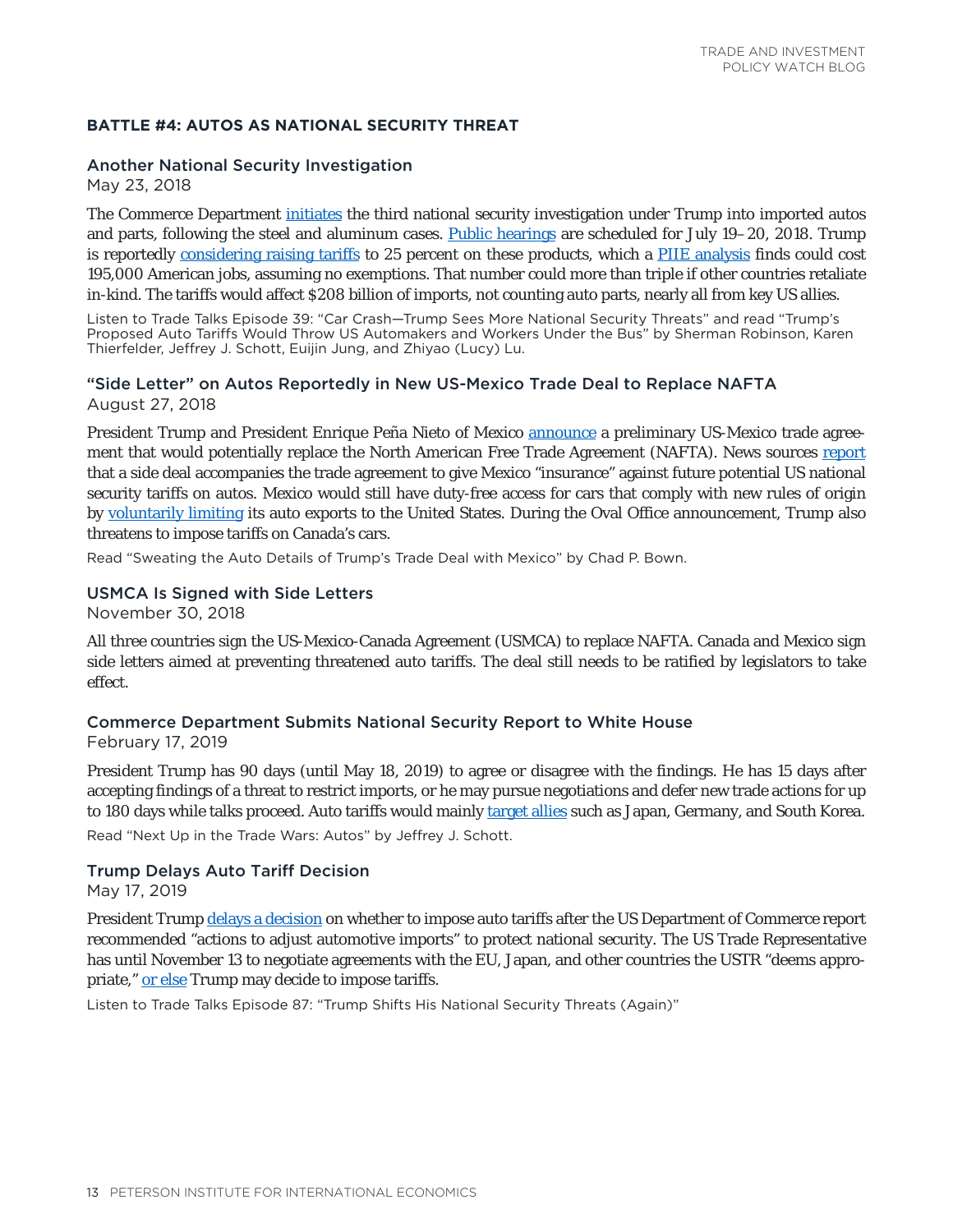## <span id="page-13-0"></span>**BATTLE #5: ILLEGAL IMMIGRATION FROM MEXICO**

#### Tariffs on Mexico to Deter Migrants

May 30, 2019

On the same day the Trump administration submits a letter to Congress to initiate the US-Mexico-Canada Agreement (USMCA) approval process, President Trump [announces 5 percent tariffs](https://twitter.com/realDonaldTrump/status/1134240653926232064) on all US imports from Mexico to ["address the emergency](https://www.whitehouse.gov/briefings-statements/statement-president-regarding-emergency-measures-address-border-crisis/) at the Southern Border," invoking the International Emergency Economic Powers Act (IEEPA). The tariffs would [go in effect](https://www.tradetalkspodcast.com/podcast/88-trump-mexico-trade-war-cheat-sheet/) on June 10, 2019, with subsequent rate increases over coming months if Mexico does not dramatically [reduce or eliminate](https://piie.com/blogs/realtime-economic-issues-watch/tariffs-mexican-products-will-not-curb-migration-guatemala) the [number of migrants](https://www.tradetalkspodcast.com/podcast/89-the-migration-crisis-behind-trumps-mexico-tariff-threat/) crossing the border illegally.

Listen to Trade Talks Episode 88: "Trump-Mexico Trade War Cheat Sheet" and Episode 89: "The Migration Crisis Behind Trump's Mexico Tariff Threat"; and read "Tariffs on Mexican Products Will Not Curb Migration from Guatemala, Honduras, and El Salvador; Prosperity Will" by Anabel González.

### Tariffs on Mexico Called Off

June 7, 2019

Trump says he is [suspending the scheduled tariffs](https://twitter.com/realDonaldTrump/status/1137155056044826626) against Mexico after reaching a [signed agreement](https://www.state.gov/u-s-mexico-joint-declaration/) with the country to reduce or eliminate illegal immigration. Mexico has agreed to increase enforcement against "irregular migration" and hold asylum seekers in Mexico while they wait for their claims to be processed.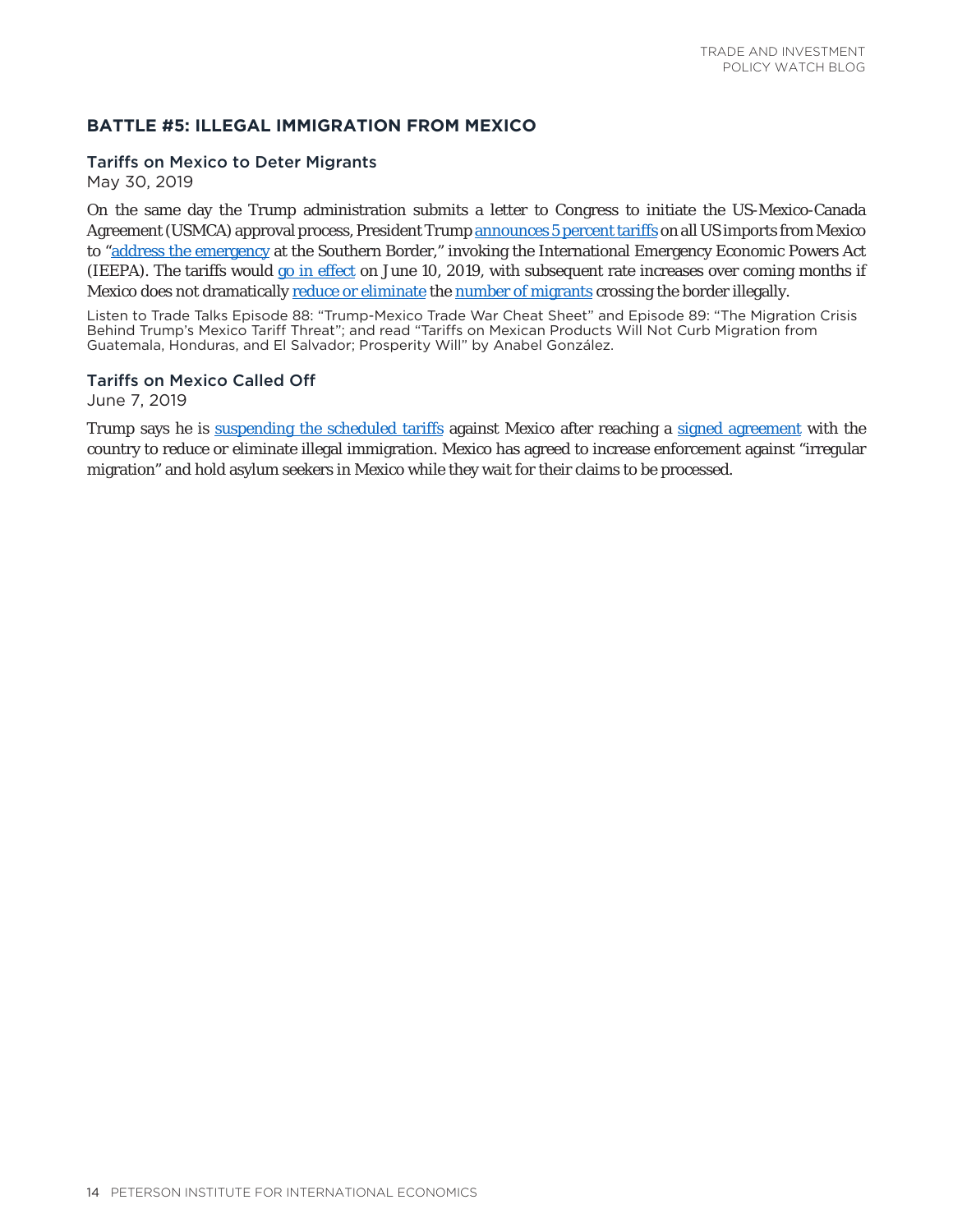## <span id="page-14-0"></span>**REFERENCES**

Bown, Chad P. 2020. [Trump's steel and aluminum tariffs are cascading out of contro](https://www.piie.com/blogs/trade-and-investment-policy-watch/trumps-steel-and-aluminum-tariffs-are-cascading-out-control)l. Trade & Investment Policy Watch (February 4). Washington: Peterson Institute for International Economics.

Bown, Chad P. 2020. [Unappreciated hazards of the US-China phase one deal](https://www.piie.com/blogs/trade-and-investment-policy-watch/unappreciated-hazards-us-china-phase-one-deal). Trade & Investment Policy Watch (January 21). Washington: Peterson Institute for International Economics.

Bown, Chad P. 2019. [Phase One China Deal: Steep Tariffs Are the New Normal.](https://www.piie.com/blogs/trade-and-investment-policy-watch/phase-one-china-deal-steep-tariffs-are-new-normal) Trade & Investment Policy Watch (December 19). Washington: Peterson Institute for International Economics.

Bown, Chad P. 2019. [US-China Trade War Tariffs: An Up-to-Date Chart](https://www.piie.com/research/piie-charts/us-china-trade-war-tariffs-date-chart). Trade & Investment Policy Watch (December 19). Washington: Peterson Institute for International Economics.

Bown, Chad P. 2019. [The Trade War Is Suddenly Getting Worse](https://www.piie.com/research/piie-charts/trade-war-suddenly-getting-worse). PIIE Chart (September 20). Washington: Peterson Institute for International Economics.

Bown, Chad P. 2019. [US-China Trade War: The Guns of August.](https://www.piie.com/blogs/trade-and-investment-policy-watch/us-china-trade-war-guns-august) Trade & Investment Policy Watch (September 20). Washington: Peterson Institute for International Economics.

Bown, Chad P. 2019. [Trump's Fall 2019 China Tariff Plan: Five Things You Need to Know.](https://www.piie.com/blogs/trade-and-investment-policy-watch/trumps-fall-2019-china-tariff-plan-five-things-you-need-know) Trade & Investment Policy Watch (August 14). Washington: Peterson Institute for International Economics.

Bown, Chad P. 2019. [Trump's Mini-Trade War with India](https://www.piie.com/blogs/trade-investment-policy-watch/trumps-mini-trade-war-india). Trade & Investment Policy Watch (July 8). Washington: Peterson Institute for International Economics.

Bown, Chad P. 2019. [China is Cutting Tariffs – For Everyone Else.](https://www.theatlantic.com/ideas/archive/2019/06/chinas-two-pronged-trade-war/591877/) *The Atlantic* (June 18).

Bown, Chad P. 2019. [Five Things to Look for in Any Trump-China Deal on Subsidies](https://piie.com/blogs/trade-investment-policy-watch/five-things-look-any-trump-china-deal-subsidies). Trade & Investment Policy Watch (May 3). Washington: Peterson Institute for International Economics.

Bown, Chad P. 2018. [Why the U.S. Needs Allies in a Trade War Against China](https://hbr.org/2018/12/why-the-u-s-needs-allies-in-a-trade-war-against-china). *Harvard Business Review* (December 11).

Bown, Chad P. 2018. [Sweating the Auto Details of Trump's Trade Deal with Mexico.](https://piie.com/blogs/trade-investment-policy-watch/sweating-auto-details-trumps-trade-deal-mexico) Trade & Investment Policy Watch (August 29). Washington: Peterson Institute for International Economics.

Bown, Chad P. 2018. [The Element of Surprise Is a Bad Strategy for a Trade War](https://hbr.org/2018/04/the-element-of-surprise-is-a-bad-strategy-for-a-trade-war). *Harvard Business Review* (April 16).

Bown, Chad P. 2018. [More than Soybeans: Trump's Section 301 Tariffs and China's Response.](https://piie.com/blogs/trade-investment-policy-watch/more-soybeans-trumps-section-301-tariffs-and-chinas-response) Trade & Investment Policy Watch (April 4). Washington: Peterson Institute for International Economics.

Bown, Chad P. 2018. [Who Is Affected by Trump's Steel and Aluminum Tariffs?](https://piie.com/research/piie-charts/who-affected-trumps-steel-and-aluminum-tariffs) PIIE Chart (March 29). Washington: Peterson Institute for International Economics.

Bown, Chad P. 2018. [Trump's Long-awaited Steel and Aluminum Tariffs Are Just the Beginning.](https://piie.com/blogs/trade-investment-policy-watch/trumps-long-awaited-steel-and-aluminum-tariffs-are-just) Trade & Investment Policy Watch (March 26). Washington: Peterson Institute for International Economics.

Bown, Chad P. 2018. [Europe is pushing back against Trump's steel and aluminum tariffs. Here's how.](https://piie.com/commentary/op-eds/europe-pushing-back-against-trumps-steel-and-aluminum-tariffs-heres-how) *Washington Post* (Monkey Cage). (March 9).

Bown, Chad P. 2018. Trump's Steel and Aluminum Tariffs [Are Counterproductive. Here Are 5 More Things You](https://piie.com/blogs/trade-investment-policy-watch/trumps-steel-and-aluminum-tariffs-are-counterproductive-here-are) [Need to Know](https://piie.com/blogs/trade-investment-policy-watch/trumps-steel-and-aluminum-tariffs-are-counterproductive-here-are). Trade & Investment Policy Watch (March 7). Washington: Peterson Institute for International Economics.

Bown, Chad P. 2018. [Trump's Steel and Aluminum Tariffs: How WTO Retaliation Typically Works.](https://piie.com/blogs/trade-investment-policy-watch/trumps-steel-and-aluminum-tariffs-how-wto-retaliation-typically) Trade & Investment Policy Watch (March 5). Washington: Peterson Institute for International Economics.

Bown, Chad P. 2018. [China's latest trade maneuver is worrying. Here's the story.](https://piie.com/commentary/op-eds/chinas-latest-trade-maneuver-worrying) *Washington Post* (Monkey Cage) (February 6).

Bown, Chad P. 2018. [President Trump's solar and washer tariffs may have now opened the floodgates of protec](https://piie.com/commentary/op-eds/donald-trumps-solar-and-washer-tariffs-may-have-now-opened-floodgates)[tionism](https://piie.com/commentary/op-eds/donald-trumps-solar-and-washer-tariffs-may-have-now-opened-floodgates). *Washington Post* (Monkey Cage). (January 23).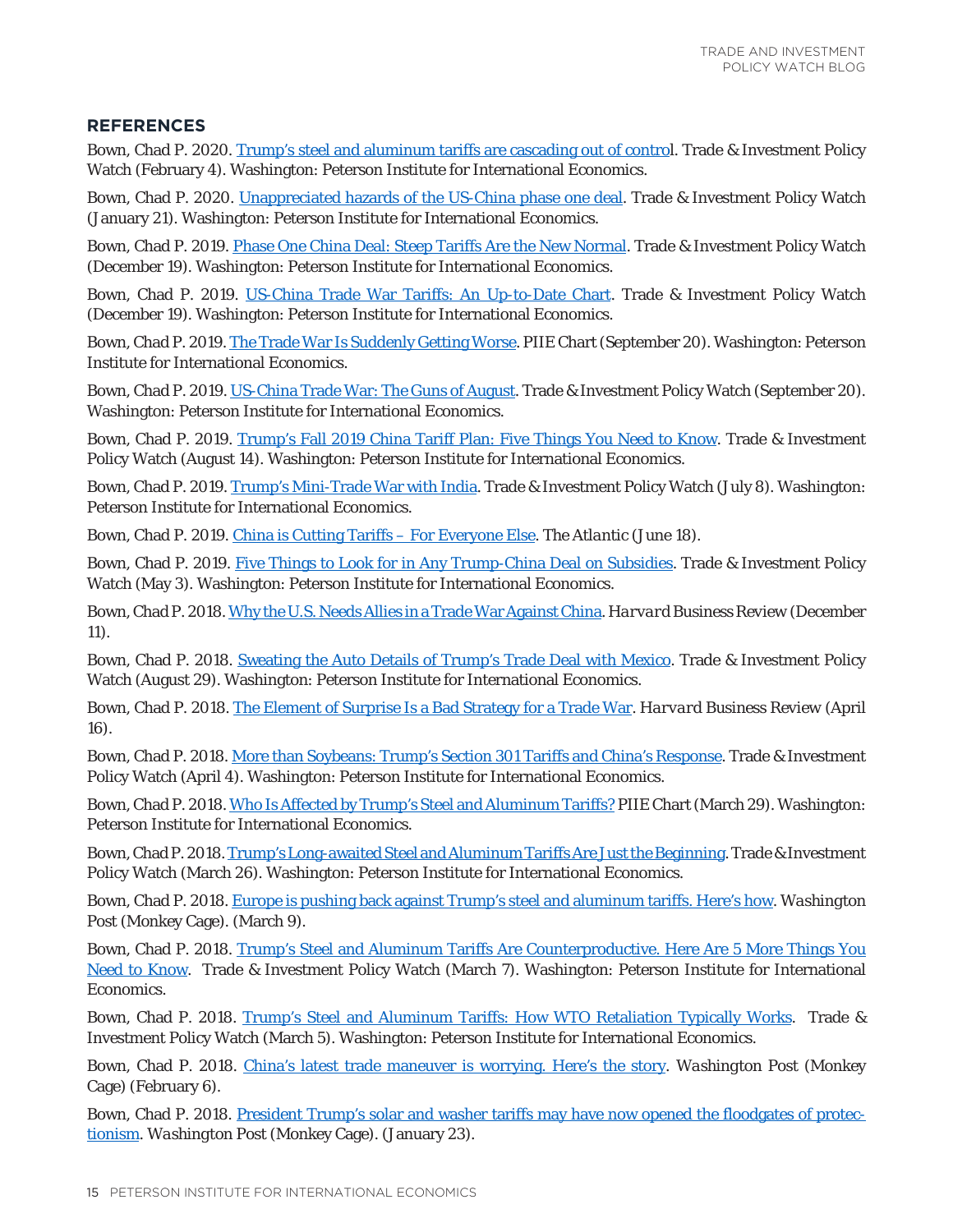Bown, Chad P. 2017. [Rogue 301: Trump to Dust Off another Outdated US Trade Law?](https://piie.com/blogs/trade-investment-policy-watch/rogue-301-trump-dust-another-outdated-us-trade-law) Trade & Investment Policy Watch (August 3). Washington: Peterson Institute for International Economics.

Bown, Chad P. 2017. [Trump's threat of steel tariffs heralds big changes in trade policy.](https://piie.com/commentary/op-eds/trumps-threat-steel-tariffs-heralds-big-changes-trade-policy) *Washington Post* (Monkey Cage) (April 21).

Bown, Chad P., and Cathleen Cimino-Isaacs. 2017. [Will Trump Invoke National Security to Start a Trade War?](https://piie.com/blogs/trade-investment-policy-watch/will-trump-invoke-national-security-start-trade-war) Trade & Investment Policy Watch (July 5). Washington: Peterson Institute for International Economics.

Bown, Chad P. and Douglas A. Irwin. 2019. [Trump's Assault on the Global Trading System. And Why Decoupling](https://www.piie.com/commentary/op-eds/trumps-assault-global-trading-system-and-why-decoupling-china-will-change) [From China Will Change Everything.](https://www.piie.com/commentary/op-eds/trumps-assault-global-trading-system-and-why-decoupling-china-will-change) *Foreign Affairs* (September/October).

Bown, Chad P., and Junie Joseph. 2017. [Solar and Washing Machine Safeguards in Context: The History of US](https://piie.com/blogs/trade-investment-policy-watch/solar-and-washing-machine-safeguards-context-history-us-section) [Section 201 Use.](https://piie.com/blogs/trade-investment-policy-watch/solar-and-washing-machine-safeguards-context-history-us-section) Trade & Investment Policy Watch (October 31). Washington: Peterson Institute for International Economics.

Bown, Chad P., Euijin Jung, and Zhiyao (Lucy) Lu. 2018. [Trump and China Formalize Tariffs on \\$260 Billion of](https://piie.com/blogs/trade-investment-policy-watch/trump-and-china-formalize-tariffs-260-billion-imports-and-look) [Imports and Look Ahead to Next Phase](https://piie.com/blogs/trade-investment-policy-watch/trump-and-china-formalize-tariffs-260-billion-imports-and-look). Trade & Investment Policy Watch (September 20). Washington: Peterson Institute for International Economics.

Bown, Chad P., Euijin Jung, and Zhiyao (Lucy) Lu. 2018. [Trump's \\$262 Billion China Tariff Threat Plays with](https://piie.com/blogs/trade-investment-policy-watch/trumps-262-billion-china-tariff-threat-plays-banks-money) [the Bank's Money](https://piie.com/blogs/trade-investment-policy-watch/trumps-262-billion-china-tariff-threat-plays-banks-money). Trade & Investment Policy Watch (July 24). Washington: Peterson Institute for International Economics.

Bown, Chad P., Euijin Jung, and Zhiyao (Lucy) Lu. 2018. [Trump's Latest \\$200 Billion Tariffs on China Threaten a](https://piie.com/blogs/trade-investment-policy-watch/trumps-latest-200-billion-tariffs-china-threaten-big-blow) [Big Blow to American Consumers.](https://piie.com/blogs/trade-investment-policy-watch/trumps-latest-200-billion-tariffs-china-threaten-big-blow) Trade & Investment Policy Watch (July 13). Washington: Peterson Institute for International Economics.

Bown, Chad P., Euijin Jung, and Zhiyao (Lucy) Lu. 2018. [Canada Strikes Back! Here Is a Breakdown.](https://piie.com/blogs/trade-investment-policy-watch/canada-strikes-back-here-breakdown) Trade & Investment Policy Watch (July 5). Washington: Peterson Institute for International Economics.

Bown, Chad P., Euijin Jung, and Zhiyao (Lucy) Lu. 2018. [Harley Is a Tariff Trend Setter—But Not in a Good Way.](https://piie.com/blogs/trade-investment-policy-watch/harley-tariff-trend-setter-not-good-way) Trade & Investment Policy Watch (June 29). Washington: Peterson Institute for International Economics.

Bown, Chad P., Euijin Jung, and Zhiyao (Lucy) Lu. 2018. [China's Retaliation to Trump's Tariffs](https://piie.com/blogs/trade-investment-policy-watch/chinas-retaliation-trumps-tariffs). Trade & Investment Policy Watch (June 22). Washington: Peterson Institute for International Economics.

Bown, Chad P., Euijin Jung, and Zhiyao (Lucy) Lu. 2018. [Trump, China, and Tariffs: From Soybeans to](https://piie.com/blogs/trade-investment-policy-watch/trump-china-and-tariffs-soybeans-semiconductors) [Semiconductors](https://piie.com/blogs/trade-investment-policy-watch/trump-china-and-tariffs-soybeans-semiconductors). Trade & Investment Policy Watch (June 18). Washington: Peterson Institute for International Economics.

Bown, Chad P., Euijin Jung, and Eva (Yiwen) Zhang. 2019. [Trump Has Gotten China to Lower Its Tariffs.](https://piie.com/blogs/trade-investment-policy-watch/trump-has-gotten-china-lower-its-tariffs-just-toward-everyone) [Just Toward Everyone Else.](https://piie.com/blogs/trade-investment-policy-watch/trump-has-gotten-china-lower-its-tariffs-just-toward-everyone) Trade & Investment Policy Watch (June 12). Washington: Peterson Institute for International Economics.

Bown, Chad P., Euijin Jung, and Eva (Yiwen) Zhang. 2018. [Trump's Steel Tariffs Have Hit Smaller and Poorer](https://piie.com/blogs/trade-investment-policy-watch/trumps-steel-tariffs-have-hit-smaller-and-poorer-countries) [Countries the Hardest.](https://piie.com/blogs/trade-investment-policy-watch/trumps-steel-tariffs-have-hit-smaller-and-poorer-countries) Trade & Investment Policy Watch (November 15). Washington: Peterson Institute for International Economics.

Bown, Chad P., Zhiyao (Lucy) Lu, and Jeffrey J. Schott. 2018. [China's \\$60 Billion Tariff Announcement](https://piie.com/blogs/trade-investment-policy-watch/chinas-60-billion-tariff-announcement). Trade & Investment Policy Watch (August 15). Washington: Peterson Institute for International Economics.

Bown, Chad P., and Eva (Yiwen) Zhang. 2019. [Trump's 2019 Protection Could Push China Back to Smoot-Hawley](https://piie.com/blogs/trade-investment-policy-watch/trumps-2019-protection-could-push-china-back-smoot-hawley-tariff) [Tariff Levels](https://piie.com/blogs/trade-investment-policy-watch/trumps-2019-protection-could-push-china-back-smoot-hawley-tariff). Trade & Investment Policy Watch (May 14). Washington: Peterson Institute for International Economics.

Bown, Chad P., and Eva (Yiwen) Zhang. 2019. [Will a US-China Trade Deal Remove or Just Restructure the Massive](https://piie.com/blogs/trade-investment-policy-watch/will-us-china-trade-deal-remove-or-just-restructure-massive-2018) [2018 Tariffs?](https://piie.com/blogs/trade-investment-policy-watch/will-us-china-trade-deal-remove-or-just-restructure-massive-2018) Trade & Investment Policy Watch (April 24). Washington: Peterson Institute for International Economics.